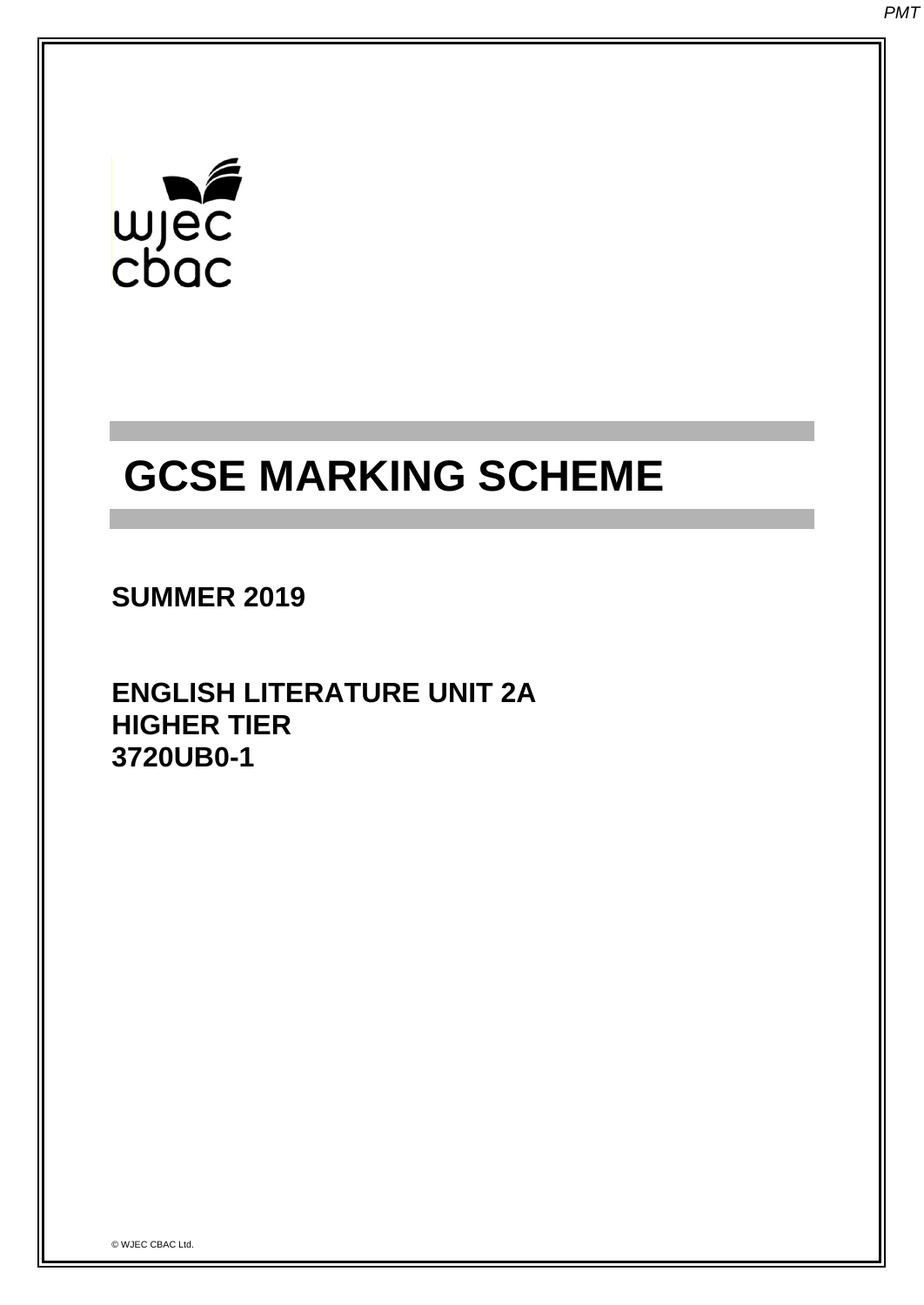# **INTRODUCTION**

This marking scheme was used by WJEC for the 2019 examination. It was finalised after detailed discussion at examiners' conferences by all the examiners involved in the assessment. The conference was held shortly after the paper was taken so that reference could be made to the full range of candidates' responses, with photocopied scripts forming the basis of discussion. The aim of the conference was to ensure that the marking scheme was interpreted and applied in the same way by all examiners.

It is hoped that this information will be of assistance to centres but it is recognised at the same time that, without the benefit of participation in the examiners' conference, teachers may have different views on certain matters of detail or interpretation.

WJEC regrets that it cannot enter into any discussion or correspondence about this marking scheme.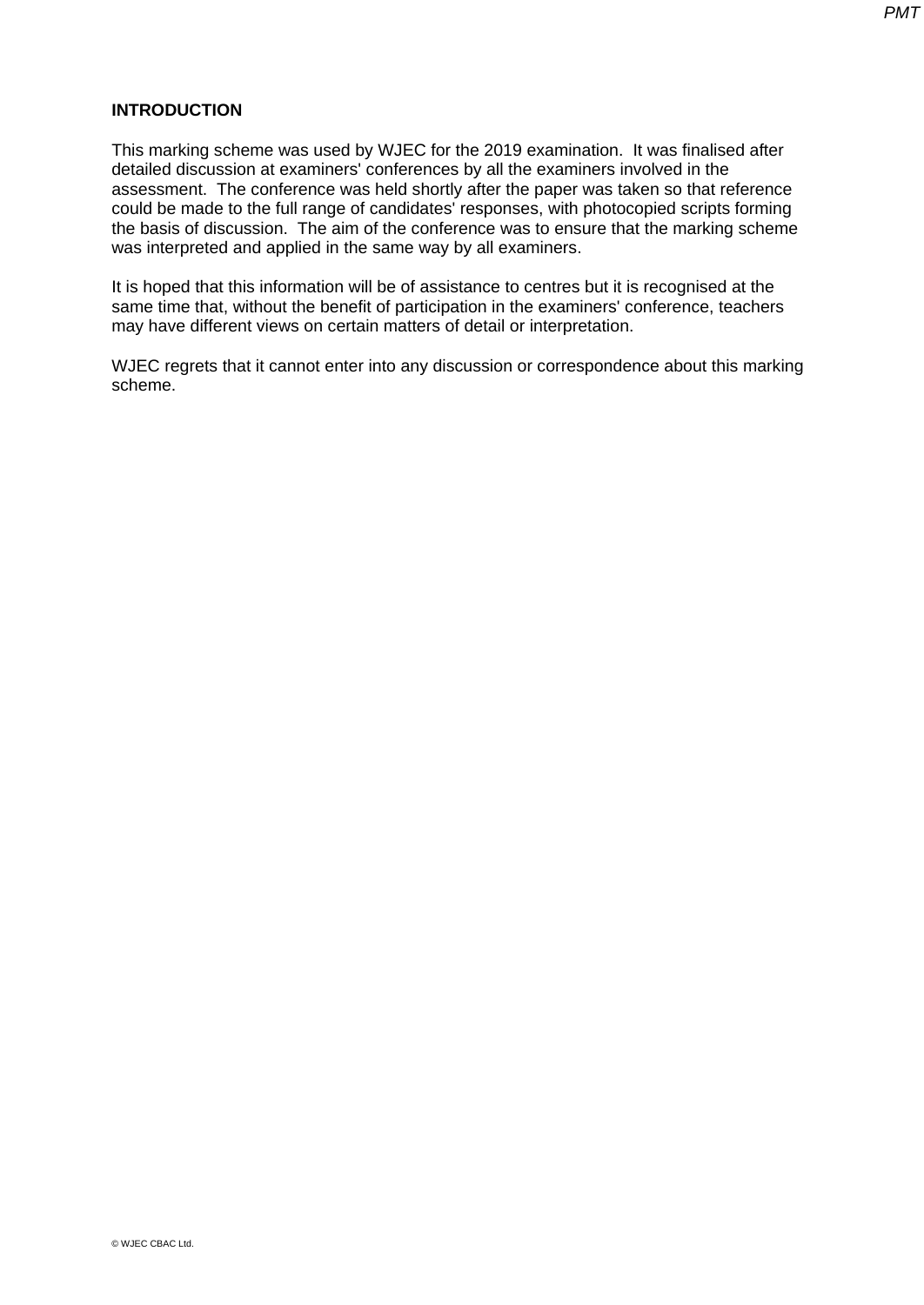#### **UNIT 2A: BAND CRITERIA**

The following descriptions have been provided to indicate the way in which progression within the three criteria is likely to occur. Each successive description assumes demonstration of achievements in lower bands. You are asked to place work initially within a band and then to fine-tune using the marks within the band. It is recognised that work will not always fit neatly into one of the descriptions.

| <b>MARKS</b> |               |                                                                                                                                                                                                                                                                                                                                                                                                                                         |                                                                                                                                                                                                                                                                                                               |                                                                                                                                                                                                                                                                                                                                                                                                                                                                                                |  |  |
|--------------|---------------|-----------------------------------------------------------------------------------------------------------------------------------------------------------------------------------------------------------------------------------------------------------------------------------------------------------------------------------------------------------------------------------------------------------------------------------------|---------------------------------------------------------------------------------------------------------------------------------------------------------------------------------------------------------------------------------------------------------------------------------------------------------------|------------------------------------------------------------------------------------------------------------------------------------------------------------------------------------------------------------------------------------------------------------------------------------------------------------------------------------------------------------------------------------------------------------------------------------------------------------------------------------------------|--|--|
|              | Extract Essay | Critical response to texts (AO1)<br>*Assessed in all questions                                                                                                                                                                                                                                                                                                                                                                          | Language, structure and form (AO2)<br>*Assessed in Q1 (i) and Q2 (i), (ii) and (iii)                                                                                                                                                                                                                          | Social, cultural, and historical contexts (AO4)<br>*Assessed in Q1 (ii) and (iii)                                                                                                                                                                                                                                                                                                                                                                                                              |  |  |
| O            | o             | Nothing worthy of credit.                                                                                                                                                                                                                                                                                                                                                                                                               |                                                                                                                                                                                                                                                                                                               |                                                                                                                                                                                                                                                                                                                                                                                                                                                                                                |  |  |
| 11           | $1 - 4$       | Candidates:<br>rely on a narrative approach with some misreadings;<br>make a personal response to the text.                                                                                                                                                                                                                                                                                                                             | Candidates:<br>may make generalised comments about stylistic effects.                                                                                                                                                                                                                                         | Candidates:<br>make simple comments on textual background.                                                                                                                                                                                                                                                                                                                                                                                                                                     |  |  |
|              |               | Responses will show some appropriate quality of written communication.                                                                                                                                                                                                                                                                                                                                                                  |                                                                                                                                                                                                                                                                                                               |                                                                                                                                                                                                                                                                                                                                                                                                                                                                                                |  |  |
| $2 - 4$ 5-9  |               | Candidates:<br>display some understanding of main features;<br>make generalised reference to relevant aspects of<br>the text, echoing and paraphrasing;<br>begin to select relevant detail.                                                                                                                                                                                                                                             | Candidates:<br>recognise and make simple comments on particular features of<br>style and structure.                                                                                                                                                                                                           | Candidates:<br>show a limited awareness of social/cultural and historical<br>contexts:<br>begin to be aware how social/cultural and historical context<br>is relevant to understanding the text(s).                                                                                                                                                                                                                                                                                            |  |  |
|              |               | Responses will show generally appropriate quality of written communication.                                                                                                                                                                                                                                                                                                                                                             |                                                                                                                                                                                                                                                                                                               |                                                                                                                                                                                                                                                                                                                                                                                                                                                                                                |  |  |
|              | 5-7   10-14   | Candidates:<br>make more detailed reference to text:<br>discuss thoroughly, and increasingly thoughtfully,<br>characters and relationships:<br>probe the sub-text with increasing confidence; select<br>and evaluate relevant textual details; understand<br>and demonstrate how writers use ideas, themes<br>and settings to affect the reader;<br>convey ideas clearly and appropriately.                                             | Candidates:<br>see how different aspects of style and structure combine to<br>create effects:<br>show increasingly clear appreciation of how meanings and ideas<br>are conveyed through language, structure and form.                                                                                         | Candidates:<br>set texts in contexts more securely;<br>begin to see how texts have been influential;<br>have a clear grasp of social/cultural and historical context;<br>begin to be able to relate texts to own and others'<br>experience.                                                                                                                                                                                                                                                    |  |  |
|              |               | Responses will show generally correct quality of written communication.                                                                                                                                                                                                                                                                                                                                                                 |                                                                                                                                                                                                                                                                                                               |                                                                                                                                                                                                                                                                                                                                                                                                                                                                                                |  |  |
|              | 8-10 15-20    | Candidates:<br>make increasingly assured selection and<br>incorporation of relevant detail;<br>are able to speculate/offer tentative judgements;<br>evaluate characters/relationships and<br>attitudes/motives:<br>at the highest level, consistently handle texts with<br>confidence, have an overview and ability to move<br>from the specific to the general;<br>convey ideas persuasively and cogently with apt<br>textual support. | Candidates:<br>show appreciation of how writers use language to achieve<br>specific effects;<br>make assured exploration and evaluation of the ways meaning,<br>ideas and feeling are conveyed through language, structure<br>and form:<br>at the highest level, make assured analysis of stylistic features. | Candidates:<br>show a clear understanding of social/cultural and historical<br>contexts:<br>relate texts to own and others' experience;<br>identify and comment on importance of social/cultural and<br>historical contexts. Awareness of literary tradition shown;<br>at the highest level, show a clear understanding of<br>social/cultural and historical contexts;<br>relate details of text to literary background and explain how<br>texts have been/are influential at different times. |  |  |
|              |               | Responses will show correct quality of written communication throughout.                                                                                                                                                                                                                                                                                                                                                                |                                                                                                                                                                                                                                                                                                               |                                                                                                                                                                                                                                                                                                                                                                                                                                                                                                |  |  |

**\* Please see grid on the previous page for AO weightings in Q1 (i), (ii) and (iii) and Q2 (i), (ii) and (iii).**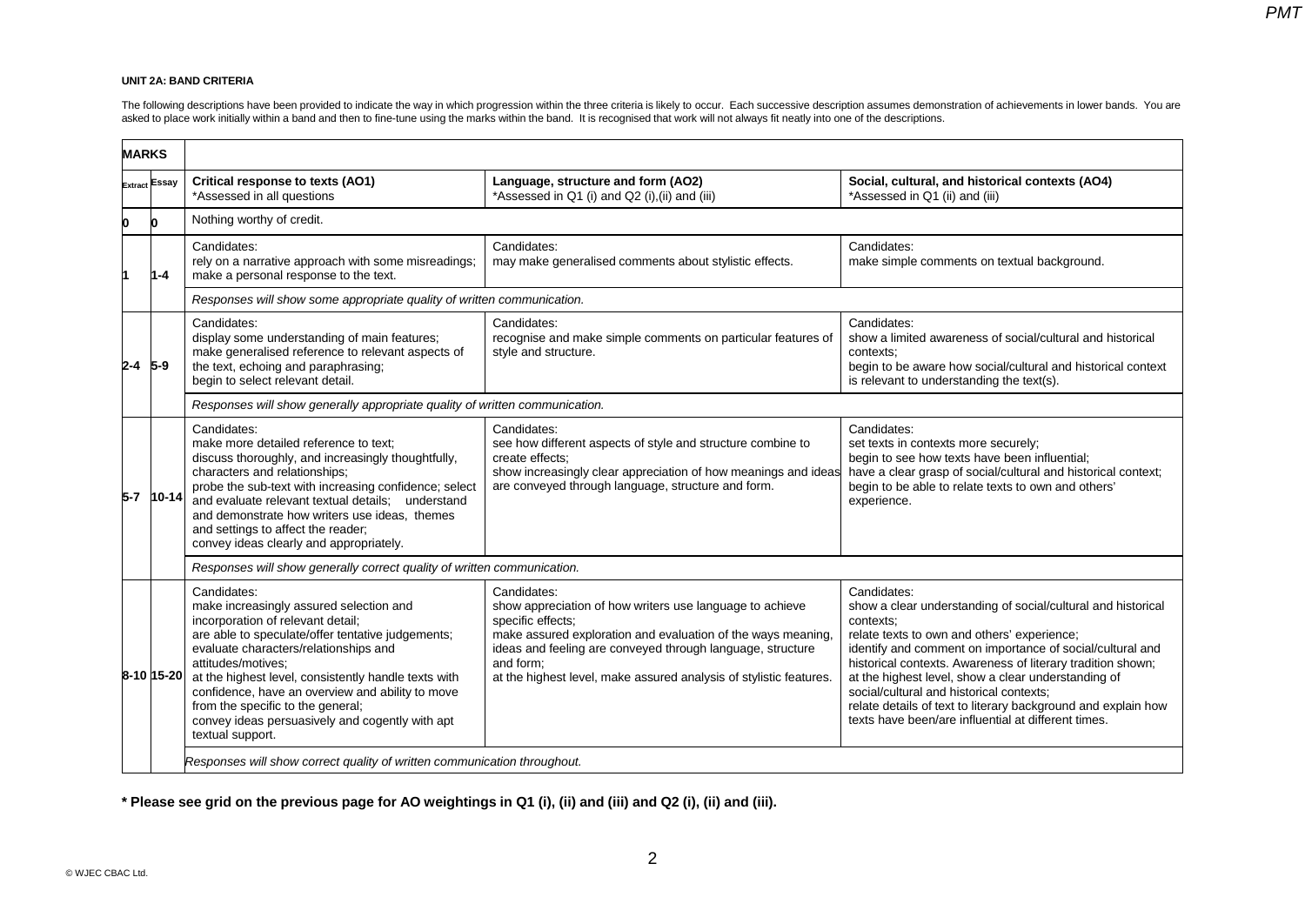#### **Section A (Literary Heritage drama)**

#### *Othello*

|--|

**Read the extract on the opposite page. Then answer the following question:**

**Look closely at how Iago and Emilia speak and behave here. What does it reveal about them to an audience at this point in the play? [10]**

*This question covers assessment objectives AO1 (50%) and AO2 (50%).*

- **0 marks** Nothing written, or nothing worthy of credit.
- **1 mark** Simple general comment(s) on the extract.
- **2-4 marks** Answers will be dependent on simple re-telling, mainly based on the extract with some of discussion of Iago and Emilia with, perhaps, some empathy for 3-4.
- **5-7 marks** Answers will be more focused and detailed with apt discussion of Iago and Emilia as they are shown in the extract - thoughtful and thorough for 7.
- **8-10 marks** Discussion of Iago and Emilia as they area shown here will be assured and evaluative, covering aspects such as Emilia's loyalty to Desdemona but her failure to convince her husband to return the handkerchief, as well as his darker plans for it. Close focus on language/imagery will be evident in this band.

**1 2**

**'Othello is his own worst enemy.' How far do you agree with this statement? Remember to support your answer with reference to the play and comment on its social, cultural and historical context. [20]**

*This question covers assessment objectives AO1 (33%) and AO4 (67%).*

- **0 marks** Nothing written, or nothing worthy of credit.
- **1-4 marks** Answers will be brief and general based on simple narrative.
- **5-9 marks** Answers will be dependent on fairly simple narrative with some discussion of Othello and the events of the play. There is likely to be awareness of the play's context, and, perhaps, empathy, towards the top of this mark range.
- **10-14 marks** Candidates will use a sound knowledge of the text to support their discussion of Othello and whether he is his own worst enemy. For 13 – 14 discussion will be thoughtful and thorough. There will be some appreciation of how the context of the play is relevant to his character.
- **15-20 marks** Answers will be confident and well supported by apt detail, with clear, coherent discussion of Othello and whether he is his own worst enemy. There is likely to be attention paid to the play as a whole, as well as an increasing appreciation of how the context of the play is relevant to his downfall. At the top, answers will be increasingly evaluative, and may be original.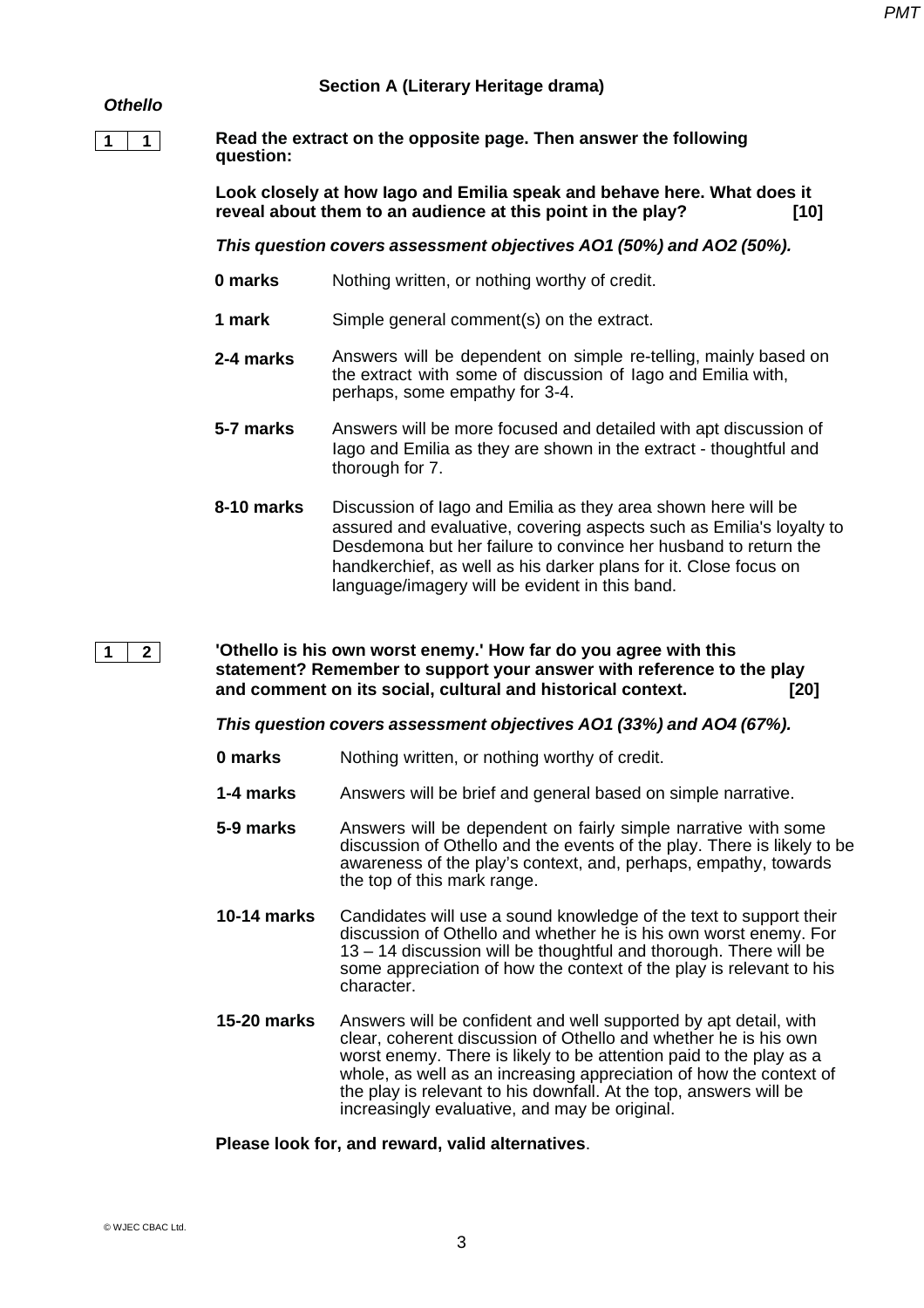

**How does Shakespeare present the importance of trust in the play**  *Othello***? Remember to support your answer with reference to the play and comment on its social, cultural and historical context. [20]**

#### *This question covers assessment objectives AO1 (33%) and AO4 (67%).*

*Please remember that in this question, as with all such open questions, comment is free, and be flexible in judging what is offered, using the marking guidelines***.** 

- **0 marks** Nothing written, or nothing worthy of credit.
- **1-4 marks** Answers will be underdeveloped and based on simple, patchy narrative.
- **5-9 marks** Answers will be reliant on narrative with some discussion of trust in the play, awareness of the play's context, and, perhaps, empathy, towards the top of this mark range.
- **10-14 marks** Answers will reveal a secure and selective knowledge to support discussion of the importance of trust in the play in what will probably be narrative driven accounts. At the top of this mark range, discussion will be thorough and thoughtful. The issue of context may well be only implicitly addressed at this level.
- **15-20 marks** Answers will be well referenced, discussing the importance of trust in the play with some sensitivity, and, towards the top of the mark range, will be evaluative. Consideration of other factors such as jealousy and love should be valued where they contribute to an overall discussion of the relative importance of trust. There will probably be an increasingly clear grasp of the play's context (male/female roles, military leadership etc.).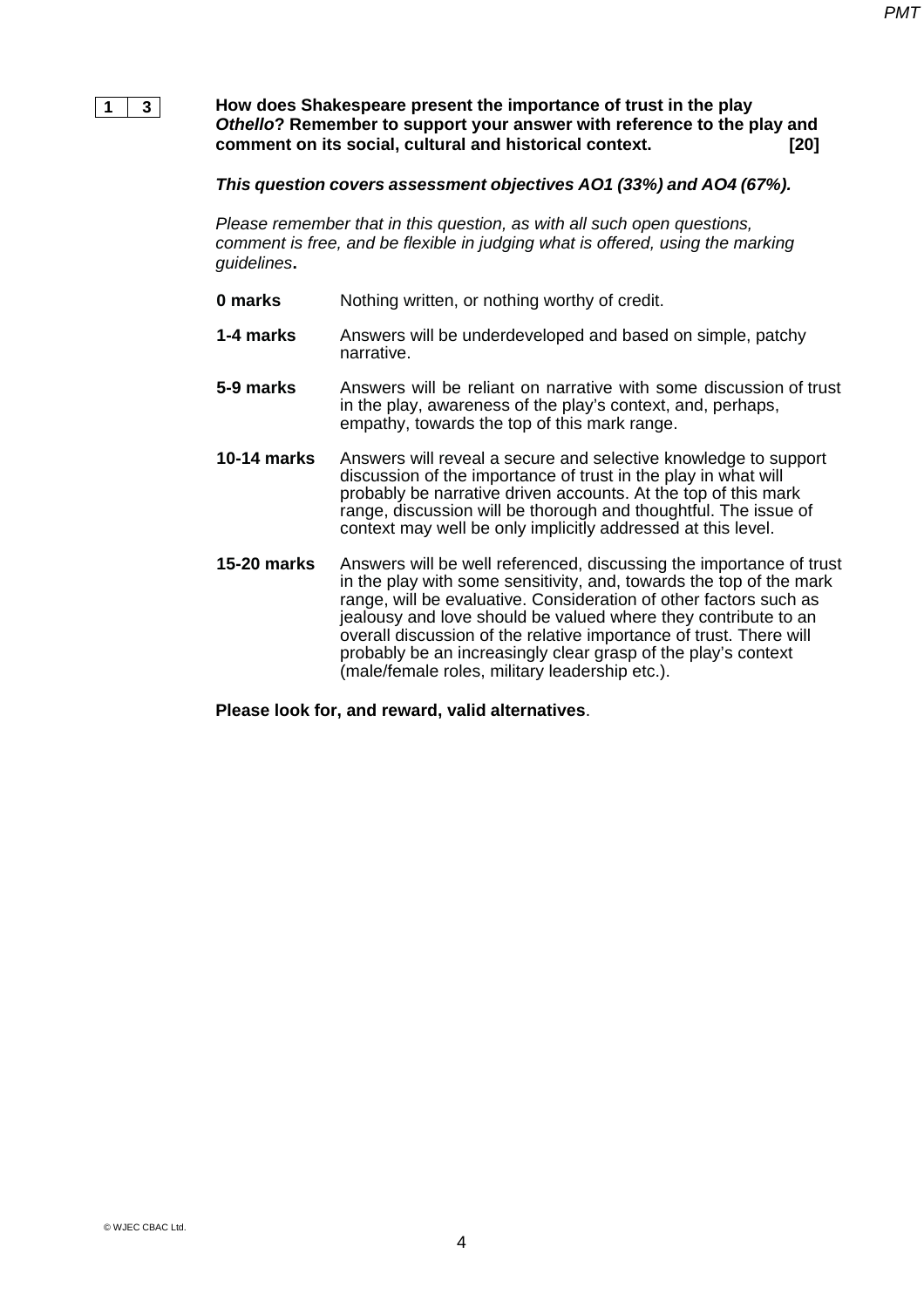# *Much Ado About Nothing*

**1 4**

**Read the extract on the opposite page. Then answer the following question:**

**Look closely at how the characters speak and behave here. What does it**  reveal about them to an audience at this point in the play?

*This question covers assessment objectives AO1 (50%) and AO2 (50%).*

- **0 marks** Nothing written, or nothing worthy of credit.
- **1 mark** Simple general comments very brief, probably.
- **2-4 marks** Answers will be based on simple reorganisation/paraphrase, with some discussion of what is going on, and some awareness of the characters as presented here, for 3-4.
- **5-7 marks** Answers will be more focused and supported by apt detail, and for 7 will be thorough and thoughtful.
- **8-10 marks** Answers will be closely read, assured and evaluative, with a clear focus on "how." There is likely to be discussion of the tension and anger shown between the characters and how it is presented in the extract.
- **How does Shakespeare present the character of Beatrice to an audience throughout the play? Remember to support your answer with reference to the play and comment on its social, cultural and historical context. [20] 1 5**

*This question covers assessment objectives AO1 (33%) and AO4 (67%).*

- **0 marks** Nothing written, or nothing worthy of credit.
- **1-4 marks** Answers will be underdeveloped and based on simple, patchy narrative.
- **5-9 marks** Answers will be reliant on narrative with some discussion of Beatrice, awareness of the play's context, and, perhaps, empathy, towards the top of this mark range.
- **10-14 marks** Answers will reveal a secure and selective knowledge of the play to support a discussion of Beatrice as she is presented in the play, in what will be, probably, narrative driven accounts. At the top of this mark range, discussion will be thorough and thoughtful. The issue of presentation may well be only implicitly addressed at this level, as may discussion of the play's context.
- **15-20 marks** Answers will be well referenced, discussing Beatrice's presentation in detail and, towards the top of this mark range, will be evaluative. The issue of how she is presented will probably be addressed with some success at the top of this mark range, too, and there will probably be an increasingly clear grasp of the play's context (love; male/female roles etc.).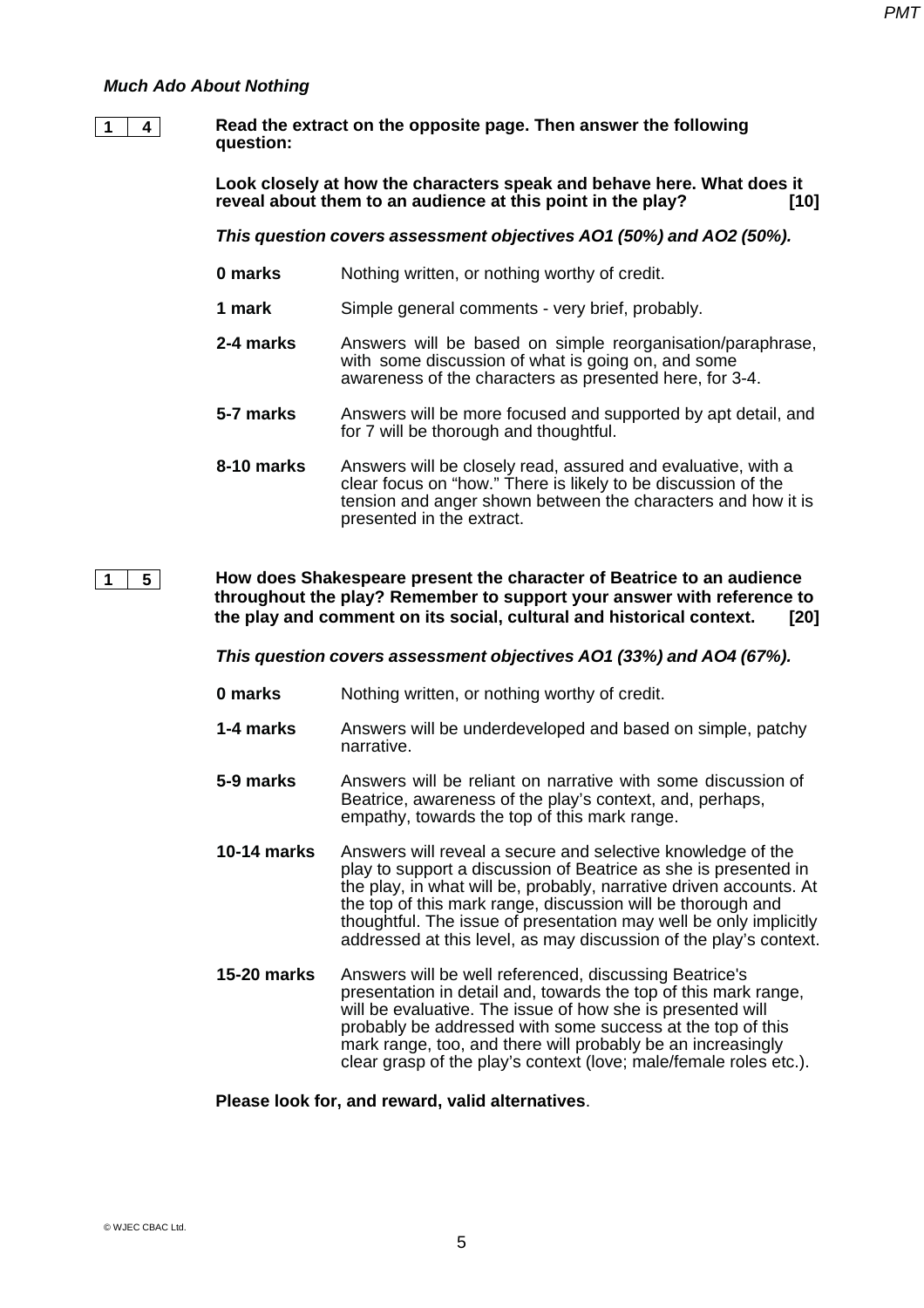

**'Friendship is very important in** *Much Ado About Nothing'***. How far do you agree with this statement? Remember to support your answer with reference to the play and comment on its social, cultural and historical context. [20]**

*Please remember that, in this question, as with all such open questions, comment is free, and be flexible in judging what is offered, using the marking guidelines***.** 

- **0 marks** Nothing written, or nothing worthy of credit.
- **1-4 marks** Answers will be dependent on simple general story telling.
- **5-9 marks** Answers will be reliant on narrative with some relevant discussion of friendship in the play, awareness of the play's context, and, perhaps, empathy, towards the top of this mark range.
- **10-14 marks** Answers will reveal a secure and selective knowledge of the play to support discussion of the importance of friendship, in what will probably be narrative driven accounts. At the top of this mark range, discussion will be thorough and thoughtful, addressing the degree of importance. The issue of context may well be only implicitly addressed at this level.
- **15-20 marks** Answers will be well referenced, discussing the importance of friendship in the play with some sensitivity, and, towards the top of this mark range, will be evaluative. At the top there is also likely to be a clear sense of to what degree the candidate agrees with the statement. There will probably be an increasingly clear grasp of the play's context.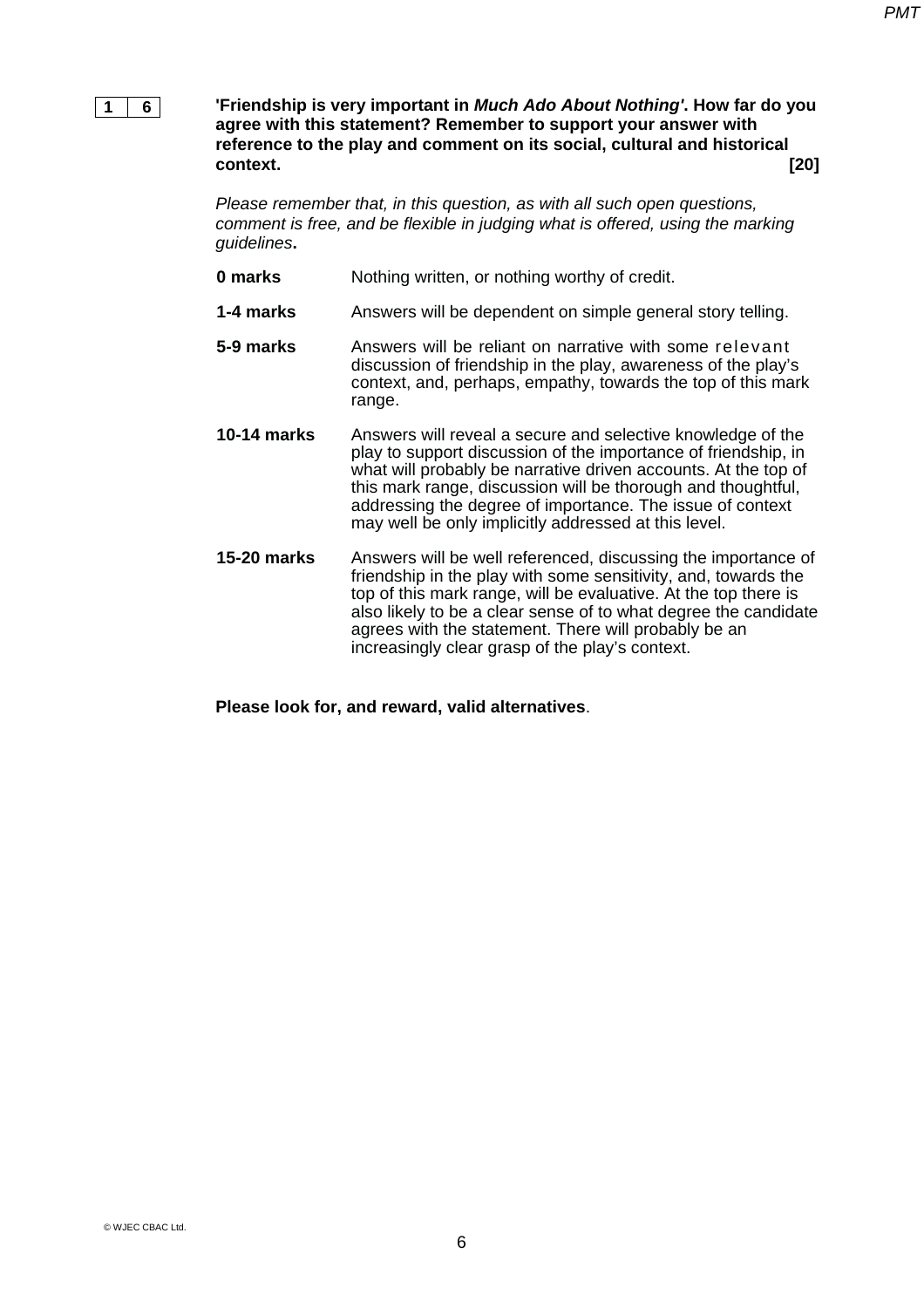# *An Inspector Calls*

# **1 7**

**1 8**

**Read the extract on the opposite page. Then answer the following question:**

**Look closely at how the Inspector speaks and behaves here. What does it reveal about his character to an audience at this point in the play? [10]**

*This question covers assessment objectives AO1 (50%) and AO2 (50%).*

- **0 marks** Nothing written, or nothing worthy of credit.
- **1 mark** Simple, general comments very brief, probably.
- **2-4 marks** Candidates will re-tell the extract, with, for 3/4, some discussion of the Inspector as he appears here.
- **5-7 marks** At this level, candidates will select and highlight detail to support their discussion of the Inspector as he appears in the extract. At the top of the band, discussion of selected detail will be thoughtful and thorough.
- **8-10 marks** Discussion of the Inspector and what he has to say here will be confident and evaluative, covering aspects such as his assurance and the nature of his message, with particular attention to how these are presented. Close focus on language/imagery will be evident in this band.

#### **How does Priestley present the character of Sheila to an audience throughout the play? Remember to support your answer with reference to the play and comment on its social, cultural and historical context. [20]**

*This question covers assessment objectives AO1 (33%) and AO4 (67%).*

- **0 marks** Nothing written, or nothing worthy of credit.
- **1-4 marks** Answers will be underdeveloped and based on simple, general narrative.
- **5-9 marks** Answers will be dependent on simple narrative with an awareness and some discussion of Sheila. There will be some awareness of relevant contextual factors, particularly at the top of this mark range.
- **10-14 marks** At this level, and particularly at the bottom of this band, answers will still be narrative driven, but with an increasingly secure and selective use of the text to support a discussion of Sheila and how she is presented. At the top of this band, responses will be thoughtful and thorough, with an increasing understanding of contextual factors.
- **15-20 marks** In this band, answers will be assured in their use of selected detail, and will have a clear sense of overview and evaluation in their consideration of the presentation of Sheila. There is likely to be some sensitivity in the discussion of her relationship with Gerald as well her interactions with Eva Smith, for instance, and confident discussion of her attitudes as shown through the play. There will be a clear grasp of the impact of contextual factors.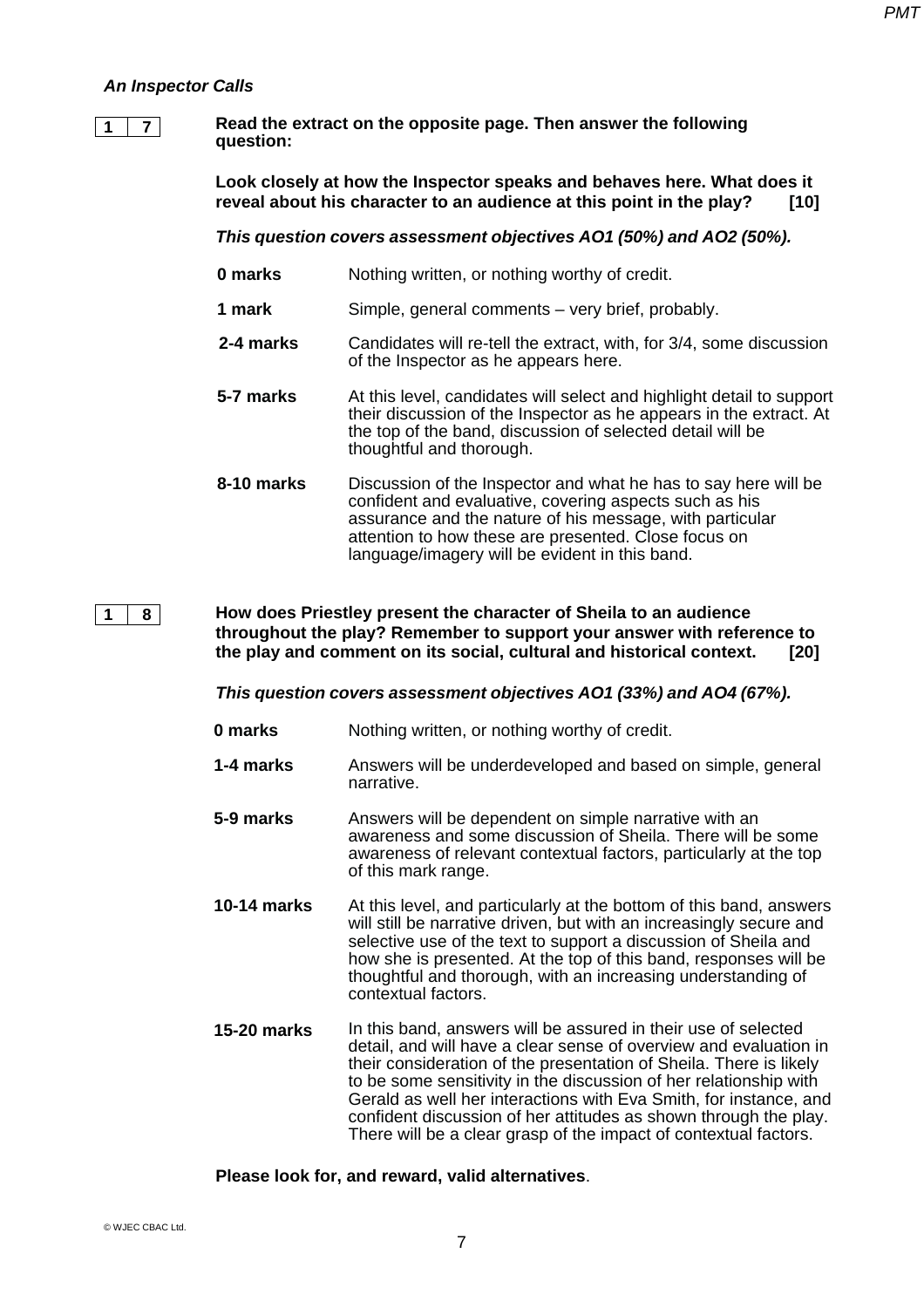

**For which character in** *An Inspector Calls* **do you have the greatest sympathy? Show how Priestley creates sympathy for your chosen character. Remember to support your answer with reference to the play and comment on its social, cultural and historical context. [20]** 

*This question covers assessment objectives AO1 (33%) and AO4 (67%).*

*As with all questions of this type, candidates may approach this in different ways, as opinion is free, so judge according to the marking guidelines.*

- **0 marks** Nothing written, or nothing worthy of credit.
- **1-4 marks** Answers will be underdeveloped and based on simple narrative.
- **5-9 marks** Answers will be dependent on fairly simple narrative with an awareness of, and some discussion of, the chosen character with, probably, empathy at the top of this mark range. There will be some awareness of relevant contextual factors, particularly at the top of this mark range.
- **10-14 marks** Candidates will use a sound knowledge of the text to support their discussion of the chosen character which will become increasingly thoughtful and thorough at the top of this band, with an increasing understanding of contextual factors.
- **15-20 marks** Discussion of the chosen character will be assured and evaluative, and the issue of presentation to create sympathy will be addressed with increasing assurance, through overview as well as through direct reference, and with increasing sensitivity. There will be a clear grasp of the impact of contextual factors.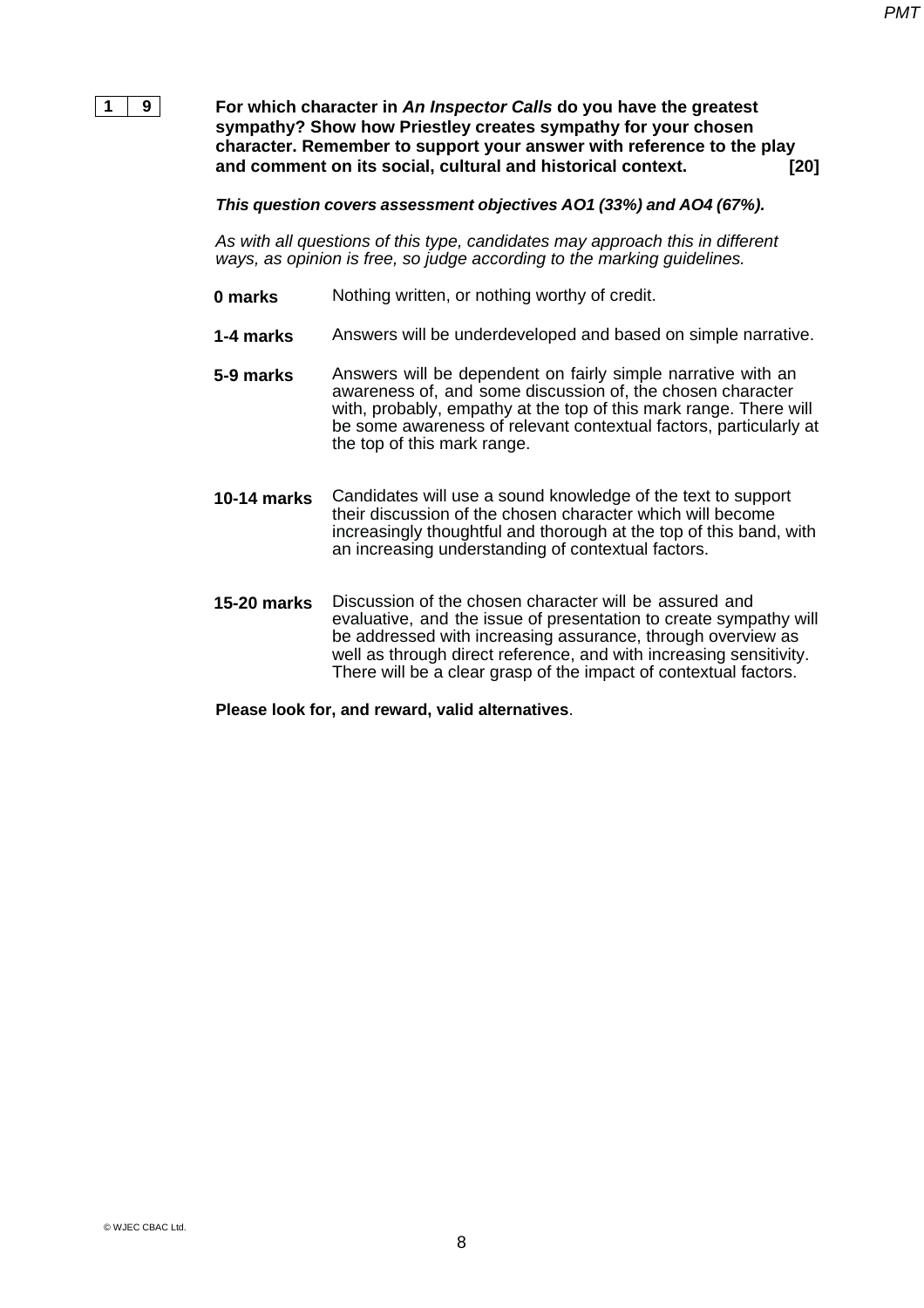# *Hobson's Choice*

# **2 0**

**Read the extract on the opposite page. Then answer the following question:**

**Look closely at how the characters speak and behave here. What does it reveal about them to an audience? [10]**

*This question covers assessment objectives AO1 (50%) and AO2 (50%).*

- **0 marks** Nothing written, or nothing worthy of credit.
- **1 mark** Very simple, and brief, point(s).
- **2-4 marks** Answers will be dependent on re-telling of what is happening in the extract with, perhaps, empathy and some discussion of the characters emerging at 3, and more evident for 4.
- **5-7 marks** Discussion of the extract will be more focused, with relevant detail selected to support judgements. For 7 answers will contain sustained and thoughtful discussion of the characters as they are presented here.
- **8-10 marks** Answers will be assured, evaluative and closely read. There may be an appreciation of some of the humour evident in the presentation of the characters in this extract.

**2 1**

**How does Brighouse present the character of Maggie to an audience throughout the play? Remember to support your answer with reference to the play and comment on its social, cultural and historical context.**

**[20]**

#### *This question covers assessment objectives AO1 (33%) and AO4 (67%).*

- **0 marks** Nothing written, or nothing worthy of credit.
- **1-4 marks** Very simple, general narrative and/or comments.
- **5-9 marks** Answers will tend to be general, probably dependent on simple narrative but with an emerging discussion of Maggie and her presentation, perhaps shown through empathy and awareness of the context of the time, for 8 or 9.
- **10-14 marks** Answers will probably be narrative driven but with apt focus on key areas of the text. For 13–14 answers will be thoughtful and thorough in their discussion of Maggie and her presentation, with some understanding of the play's historical context. Reference to "presentation" may well be implicit at times at this level.
- **15-20 marks** Answers will be evaluative, assured and perhaps, at the top, original, showing an understanding of the play's context, in the discussion of Maggie. The issue of presentation will probably be addressed with some success at this level, with the likely inclusion of some sensitive discussion of the development of her relationships with others such as her father, sisters and Willie Mossop.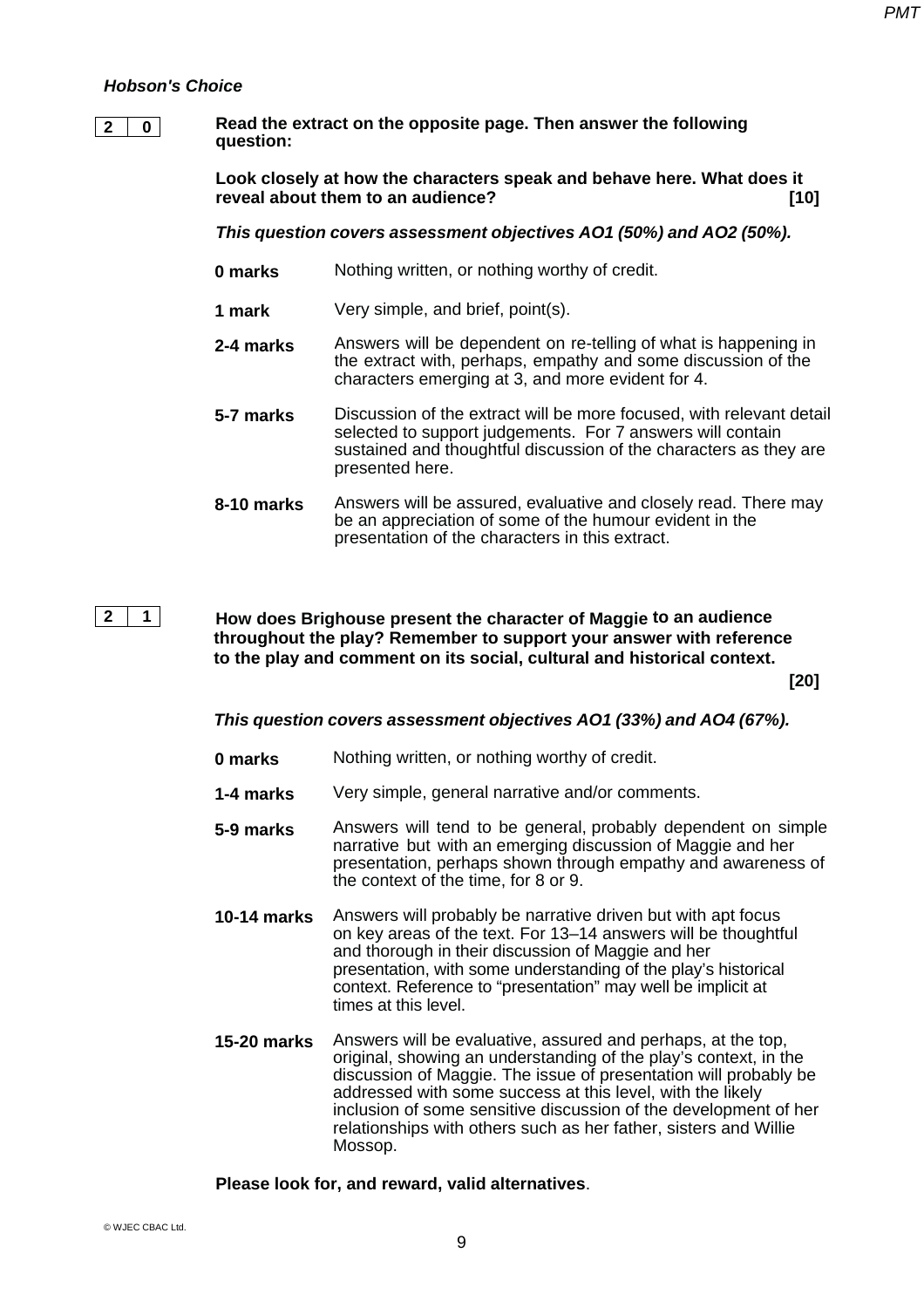

**For which character in** *Hobson's Choice* **do you have the greatest sympathy? Show how Brighouse creates sympathy for your chosen character. Remember to support your answer with reference to the play and comment on its social, cultural and historical context. [20]** 

#### *This question covers assessment objectives AO1 (33%) and AO4 (67%).*

*Please remember that, in this question, as with all such open questions, comment is free, and be flexible in judging what is offered, using the marking guidelines***.** 

- **0 marks** Nothing written, or nothing worthy of credit.
- **1-4 marks** Answers will be based on simple, patchy narrative, with simple judgements.
- **5-9 marks** Answers will be dependent on fairly simple narrative with an awareness of, and some discussion of, the chosen character with, probably, empathy at the top of this mark range. There will be some awareness of relevant contextual factors, particularly at the top of this mark range.
- **10-14 marks** Candidates will use a sound knowledge of the text to support their discussion of the chosen character which will become increasingly thoughtful and thorough at the top of this band, with an increasing understanding of contextual factors.
- **15-20 marks** Discussion of the chosen character will be assured and evaluative, and the issue of presentation to create sympathy will be addressed with increasing assurance, through overview as well as through direct reference, and with increasing sensitivity. There will be a clear grasp of the impact of contextual factors.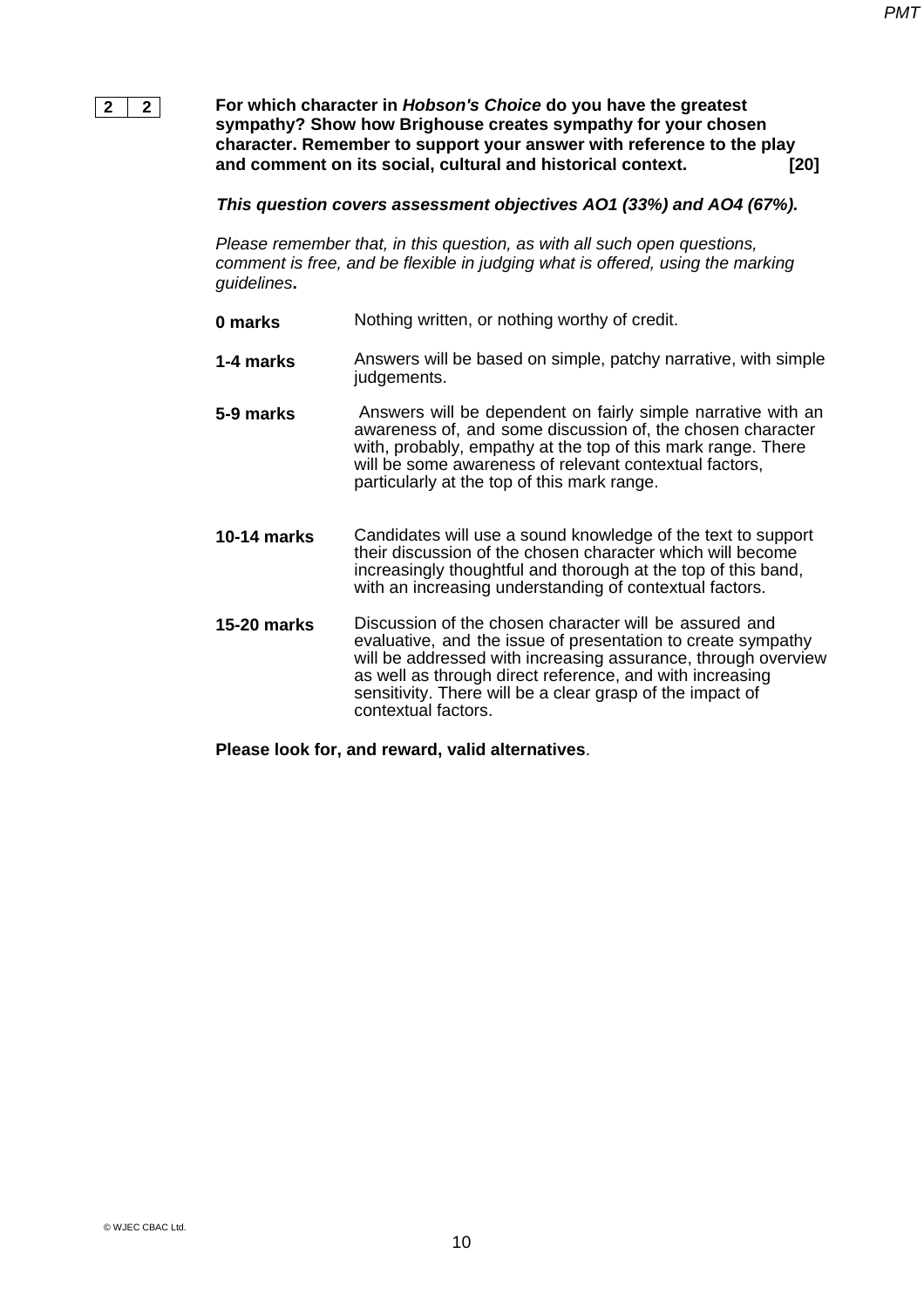# *A Taste of Honey*

**2 3**

**2 4**

# **Read the extract on the opposite page. Then answer the following question:**

**How does Shelagh Delaney present the relationship between Jo and Boy here? [10]**

*This question covers assessment objectives AO1 (50%) and AO2 (50%).*

- **0 marks** Nothing written, or nothing worthy of credit.
- **1 mark** Expression of very simple, and brief, point of view.
- **2-4 marks** Answers will be dependent on re-telling of some of the events of the extract with, perhaps, empathy and some discussion emerging at 3, and more evident for 4.
- **5-7 marks** Discussion of Jo and Boy and their relationship will be more focused, with relevant detail from the extract to support judgements. For 7 answers will contain sustained and thoughtful discussion of the relationship as presented in the extract.
- **8-10 marks** Answers will be assured, evaluative and closely read. Insight will be revealed through an understanding of Jo and Boy's relationship as it is shown here. There may also be some sensitive discussion of what the extract shows us about Jo's attitudes and aspirations.

**How does Delaney present the relationship between Helen and Jo to an audience in** *A Taste of Honey***? Remember to support your answer with reference to the play and comment on its social, cultural and historical context. [20]** 

*This question covers assessment objectives AO1 (33%) and AO4 (67%).*

- **0 marks** Nothing written, or nothing worthy of credit.
- **1-4 marks** Answers will be based on a simple, partial retelling of all, or parts of, the play, with scant reference, if any, to the question.
- **5-9 marks** Answers will be dependent on fairly simple narrative with an awareness and some discussion of the relationship between Helen and Jo as it is presented in the play, (perhaps with uneven coverage) at 8 plus. There will probably be some awareness of the play's context, although this may be implicit.
- **10-14 marks** Candidates will use a sound knowledge of text to support their discussion of the relationship between Helen and Jo. For 13–14, discussion will be increasingly thorough and thoughtful, with an increasing understanding of the play's context.
- **15-20 marks** Answers will be carefully considered, assured and evaluative, with sensitive discussion of the relationship between Helen and Jo and how it is presented to an audience through the play. At this level, the issue of presentation will be addressed with increasing confidence, and there will be a clear grasp of central issues about the play's context (e.g. attitudes to single parenthood, poverty, male/female roles etc.)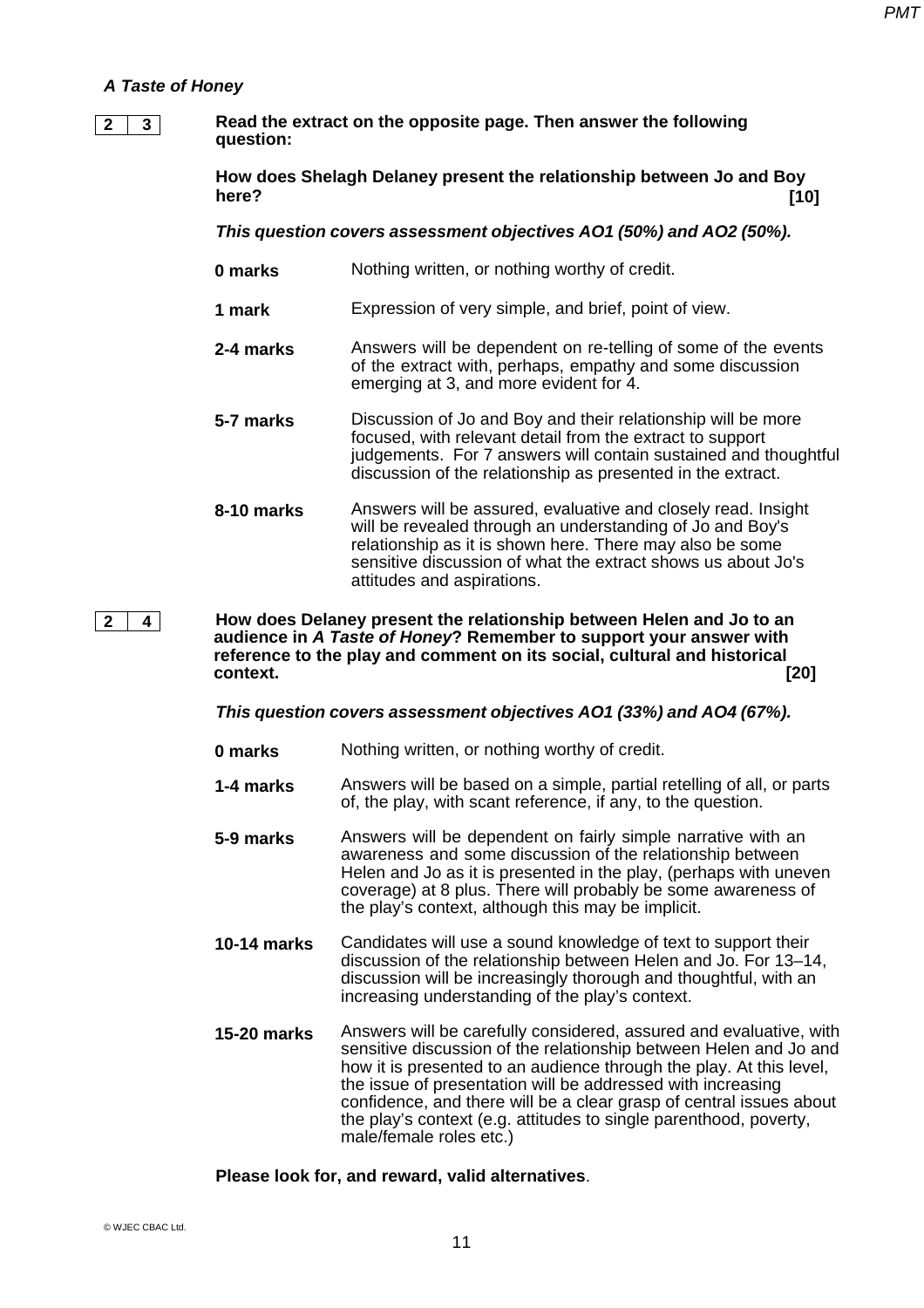

**For which character in** *A Taste of Honey* **do you have the greatest sympathy? Show how Delaney creates sympathy for your chosen character. Remember to support your answer with reference to the play and comment on its social, cultural and historical context. [20]** 

#### *This question covers assessment objectives AO1 (33%) and AO4 (67%).*

*Please remember that, in this question, as with all such open questions, comment is free, and be flexible in judging what is offered, using the marking guidelines***.**

- **0 marks** Nothing written, or nothing worthy of credit.
- **1-4 marks** Answers will be underdeveloped, and based on simple narrative.
- **5-9 marks** Answers will be dependent on fairly simple narrative with an awareness of, and some discussion of, the chosen character with, probably, empathy at the top of this mark range. There will be some awareness of relevant contextual factors, particularly at the top of this mark range.
- **10-14 marks** Candidates will use a sound knowledge of the text to support their discussion of the chosen character which will become increasingly thoughtful and thorough at the top of this band, with an increasing understanding of contextual factors.
- **15-20 marks** Discussion of the chosen character will be assured and evaluative, and the issue of presentation to create sympathy will be addressed with increasing assurance, through overview as well as through direct reference, and with increasing sensitivity. There will be a clear grasp of the impact of contextual factors.

#### **Please look for, and reward, valid alternatives**.

*PMT*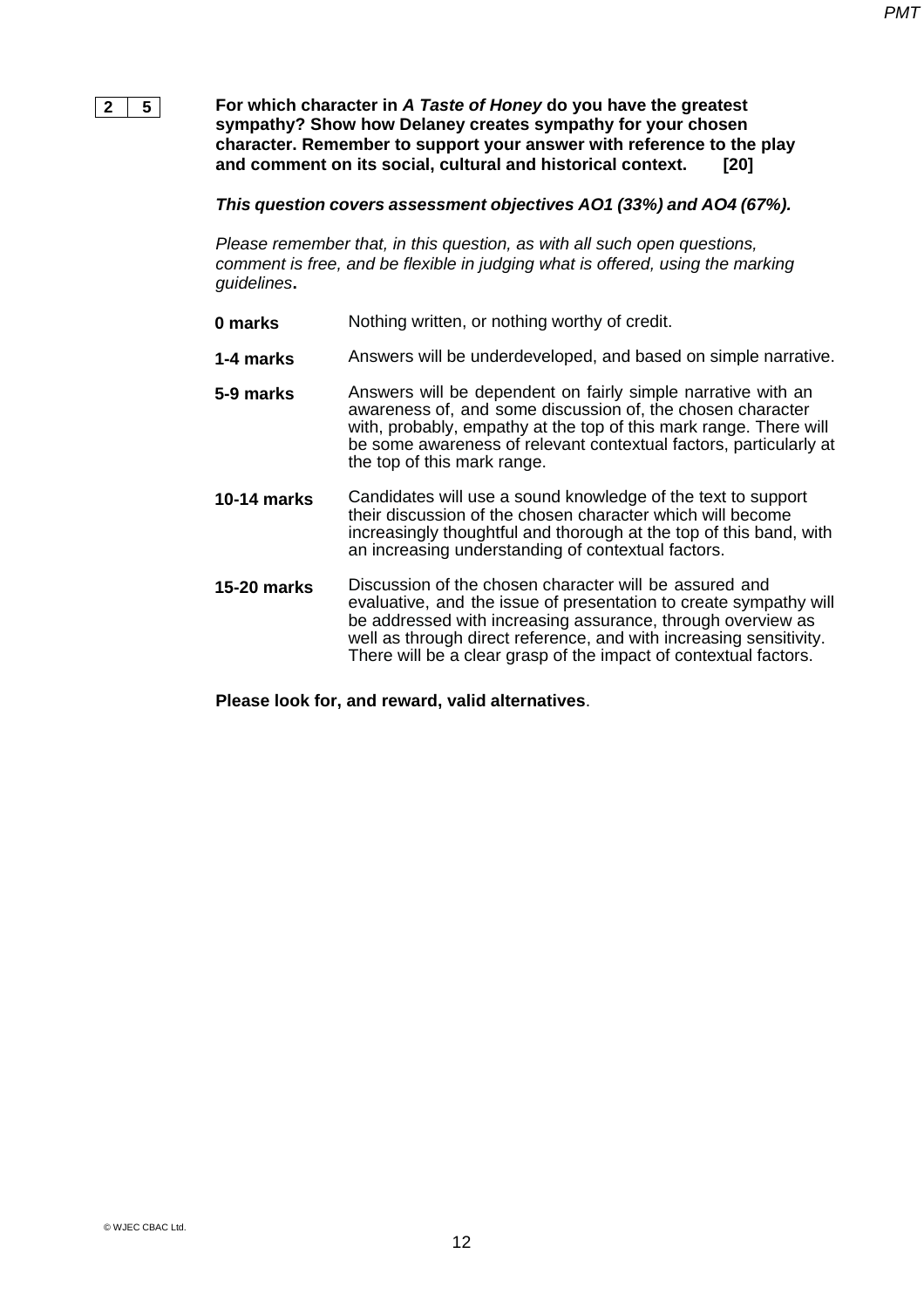#### **Section B (Contemporary prose)**

#### *Paddy Clarke Ha Ha Ha*

**2 6**

**Read the extract on the opposite page. Then answer the following question:**

**How does Roddy Doyle create mood and atmosphere here? Refer closely to the extract in your answer. [10]**

*This question covers assessment objectives AO1 (50%) and AO2 (50%).*

- **0 marks** Nothing written, or nothing worthy of credit.
- **1 mark** Answers will be brief, with some simple comments on what is going on.
- **2-4 marks** Answers will tend towards reorganisation, with some discussion and awareness for 3/4. Empathy will probably be evident at 4.
- **5-7 marks** Answers will be more focused on mood and atmosphere, with details selected and discussed. There will be increasing thoughtfulness for 7.
- **8-10 marks** Answers will be assured and analytical, with some appreciation and evaluation of how mood and atmosphere is created here. There is likely to be some sensitivity and perhaps some appreciation of the relationship between Paddy and his Da as it is presented in this extract, and how this adds to the mood and atmosphere.

#### **How is the character of Paddy's Ma important to the novel as a whole? [20]**

*This question covers assessment objectives AO1 (33%) and AO2 (67%).* 

- **0 marks** Nothing written, or nothing worthy of credit.
- **1-4 marks** Answers will be brief and patchy in knowledge.
- **5-9 marks** Answers will be narrative driven, discussing Paddy's Ma with some awareness/empathy for 8 - 9.
- **10-14 marks** Answers will still be narrative dependent, but with apt focus on key areas of the text. For 13– 14, answers will be thorough and thoughtful in their discussion of Paddy's Ma, and, for example, her relationships with her children as well as that with her husband.
- **15-20 marks** There will be a confident, detailed discussion of Paddy's Ma as she is presented across the novel and a clear evaluation of her importance to the novel as a whole, particularly at the top of the band. There is likely to be some sensitive discussion of her various relationships within the family.

#### **Please look for, and reward, valid alternatives**.

**2 7**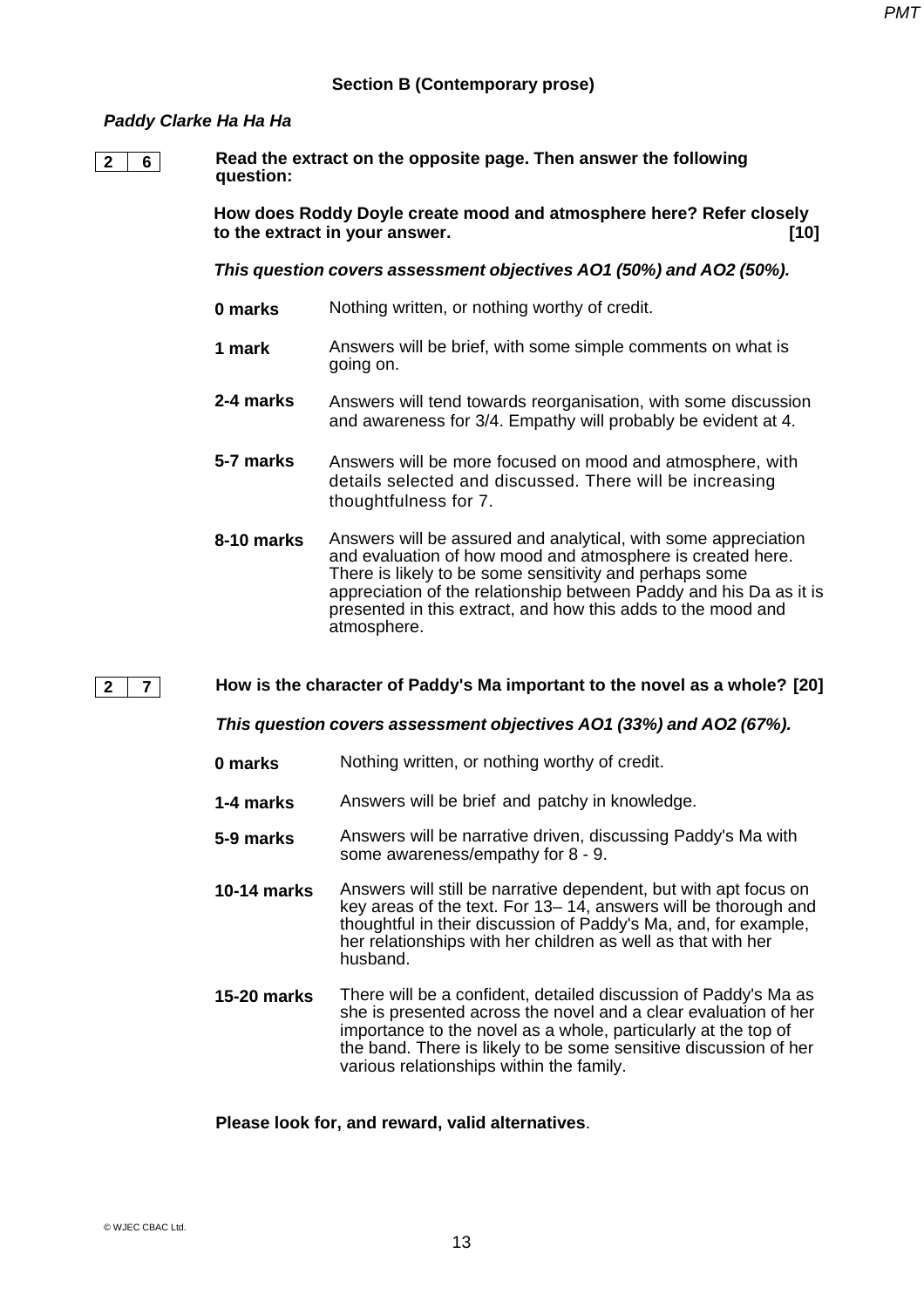

## **'Childhood is shown as a time of cruelty in** *Paddy Clarke Ha Ha Ha.***' How far do you agree with this statement? [20]**

#### *This question covers assessment objectives AO1 (33%) and AO2 (67%).*

*As with all questions of this type, candidates may approach this in different ways, as opinion is free, so judge according to the marking guidelines.*

- **0 marks** Nothing written, or nothing worthy of credit.
- **1-4 marks** Answers will be limited and general.
- **5-9 marks** Answers will be narrative driven, with some discussion/awareness/empathy for 8 – 9.
- **10-14 marks** Answers will still be narrative dependent, but with apt focus on key areas of the text to support the discussion of childhood as a time of cruelty. For  $13 - 14$ , answers will be thorough and thoughtful, building a direct response to the task.
- **15-20 marks** At this level there will be a clear focus on the task and some sensitive, supported discussion of how far childhood is a time of cruelty in the novel. There will be an engaged and informed personal response to show to what extent the candidate agrees with the statement. This will be increasingly evaluative at the top of the band.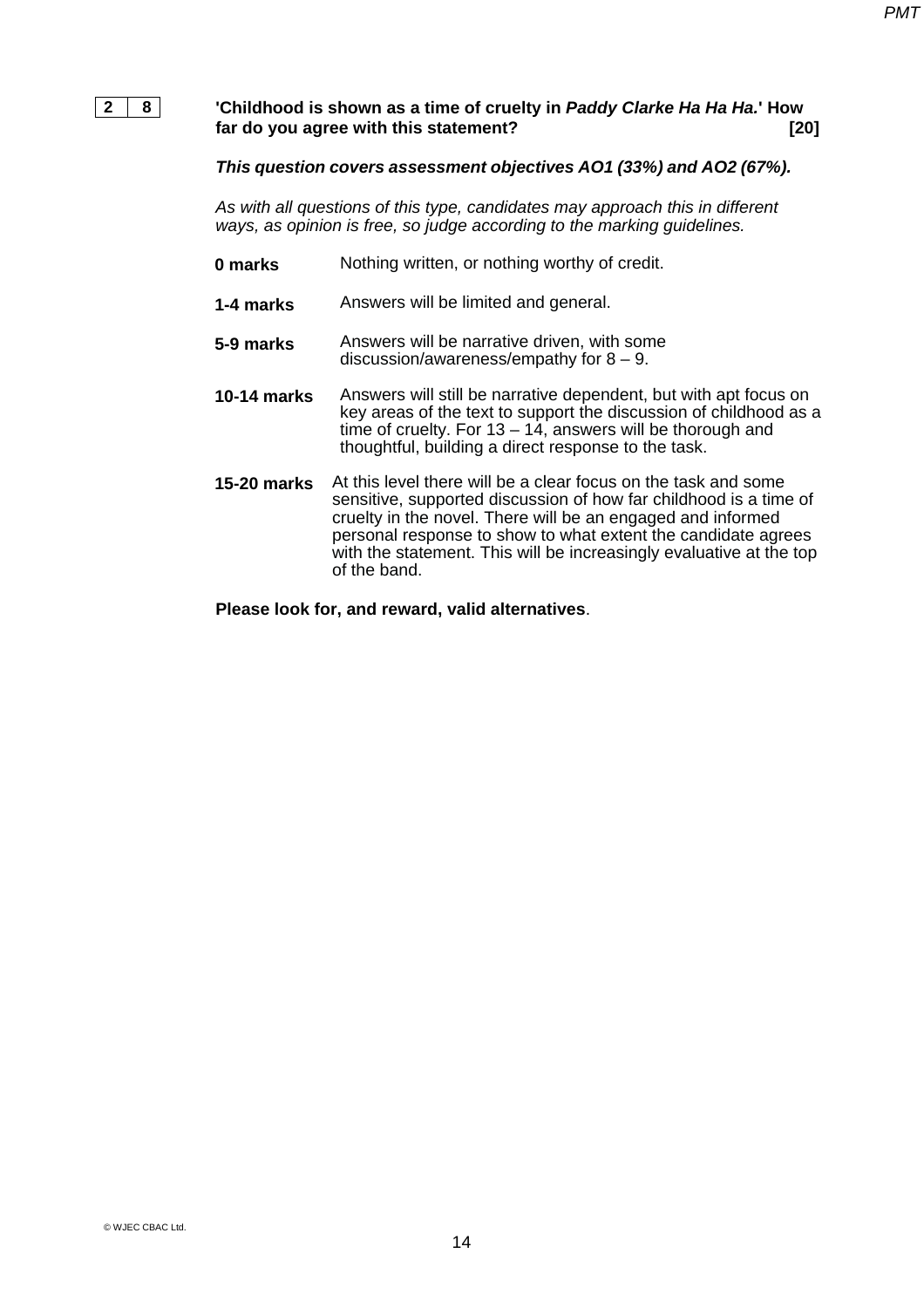#### *Heroes*

# **2 9**

**3 0**

**Read the extract on the opposite page. Then answer the following question:**

**How does Robert Cormier create mood and atmosphere here? Refer closely to the extract in your answer. [10]**

*This question covers assessment objectives AO1 (50%) and AO2 (50%).*

- **0 marks** Nothing written, or nothing worthy of credit.
- **1 mark** Brief responses, and simple comments on what is happening.
- **2-4 marks** Answers will tend to be underdeveloped, with some awareness, and some discussion, for 3/4.
- **5-7 marks** Discussion will be more focused and supported by apt detail. For 7, discussion of the creation of mood and atmosphere will be thorough and thoughtful.
- **8-10 marks** Answers will be closely read and assured. At the top they will also be evaluative and analytical. Features such as the poignancy of the description of himself and the events he describes in the extract may well be addressed with confidence.

**How is the character of Nicole Renard important to the novel as a whole? [20]**

*This question covers assessment objectives AO1 (33%) and AO2 (67%).* 

- **0 marks** Nothing written, or nothing worthy of credit.
- **1-4 marks** Simple brief answers, based on a general re-telling of some relevant parts of the story.
- **5-9 marks** Answers will be narrative driven, with some discussion/awareness/empathy for 8 – 9.
- **10-14 marks** Answers will still be narrative dependent, but with apt focus on key areas of the text to support the discussion of Nicole and her importance. For 13 – 14, answers will be thorough and thoughtful, building a direct response to the task.
- **15-20 marks** At this level there will be a clear focus on the task and some sensitive, supported discussion of Nicole and her importance to the novel as a whole. There will be a confident handling of the chronology of the events of the novel to back this up. Responses will be increasingly evaluative at the top of the band.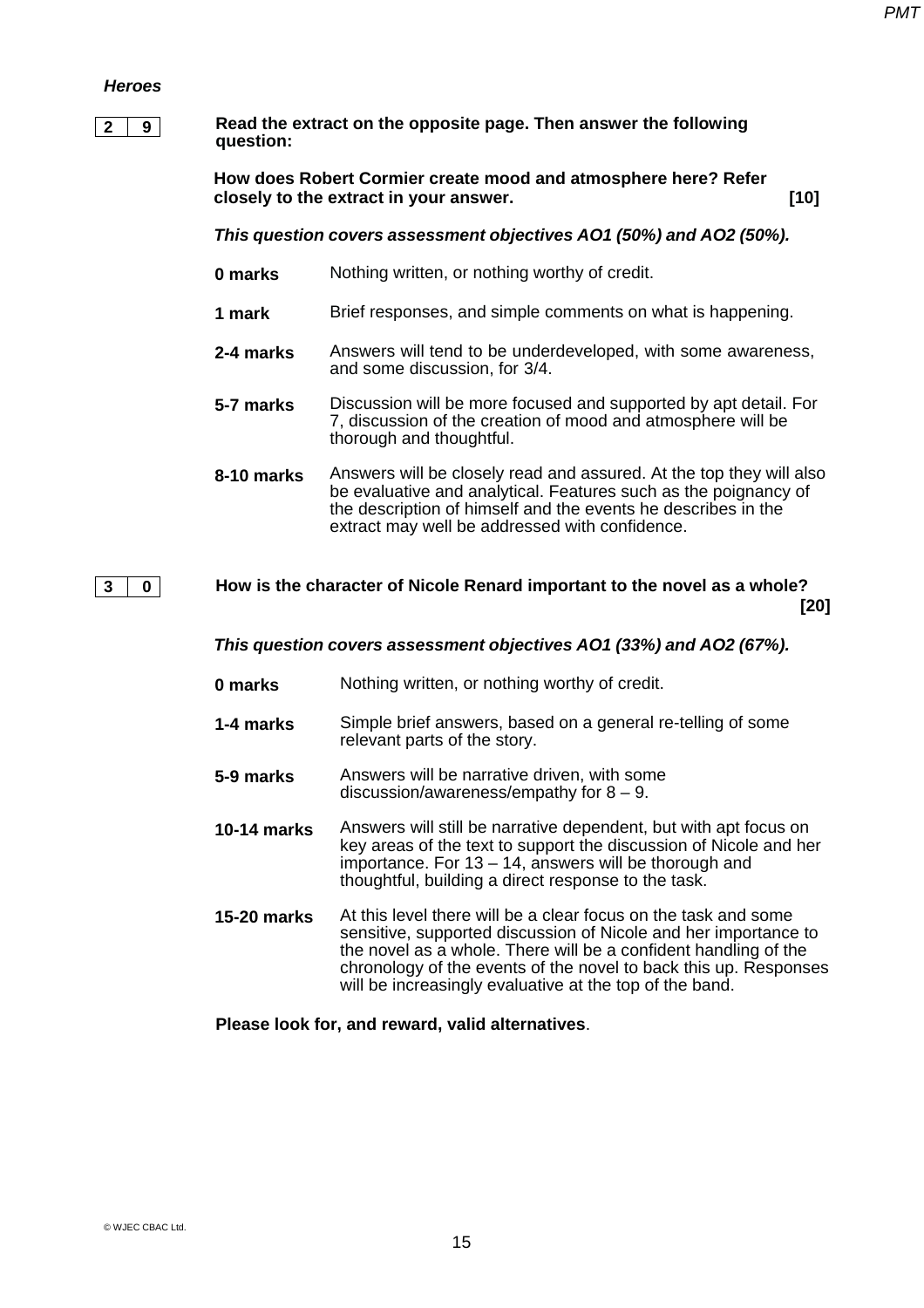

#### **'Not one of the characters in** *Heroes* **is actually presented as heroic.' How**  far do you agree with this statement?

#### *This question covers assessment objectives AO1 (33%) and AO2 (67%).*

*As with all such open questions, remember that comment is free, so judge according to the marking criteria.*

- **0 marks** Nothing written, or nothing worthy of credit.
- **1-4 marks** Simple comments based on probably patchy narrative.
- **5-9 marks** Answers will be narrative driven, with some discussion/awareness/empathy for 8 – 9.
- **10-14 marks** Answers will still be narrative dependent, but with apt focus on key areas of the text to support the discussion of whether any of the characters are presented as heroic. For 13 – 14, answers will be thorough and thoughtful, building a direct response to the task.
- **15-20 marks** At this level there will be a clear focus on the task and some sensitive, supported discussion of various characters in the novel and whether they are presented as heroic. There will also be an engaged and informed personal response to show to what extent the candidate agrees with the statement. This will be increasingly evaluative at the top of the band.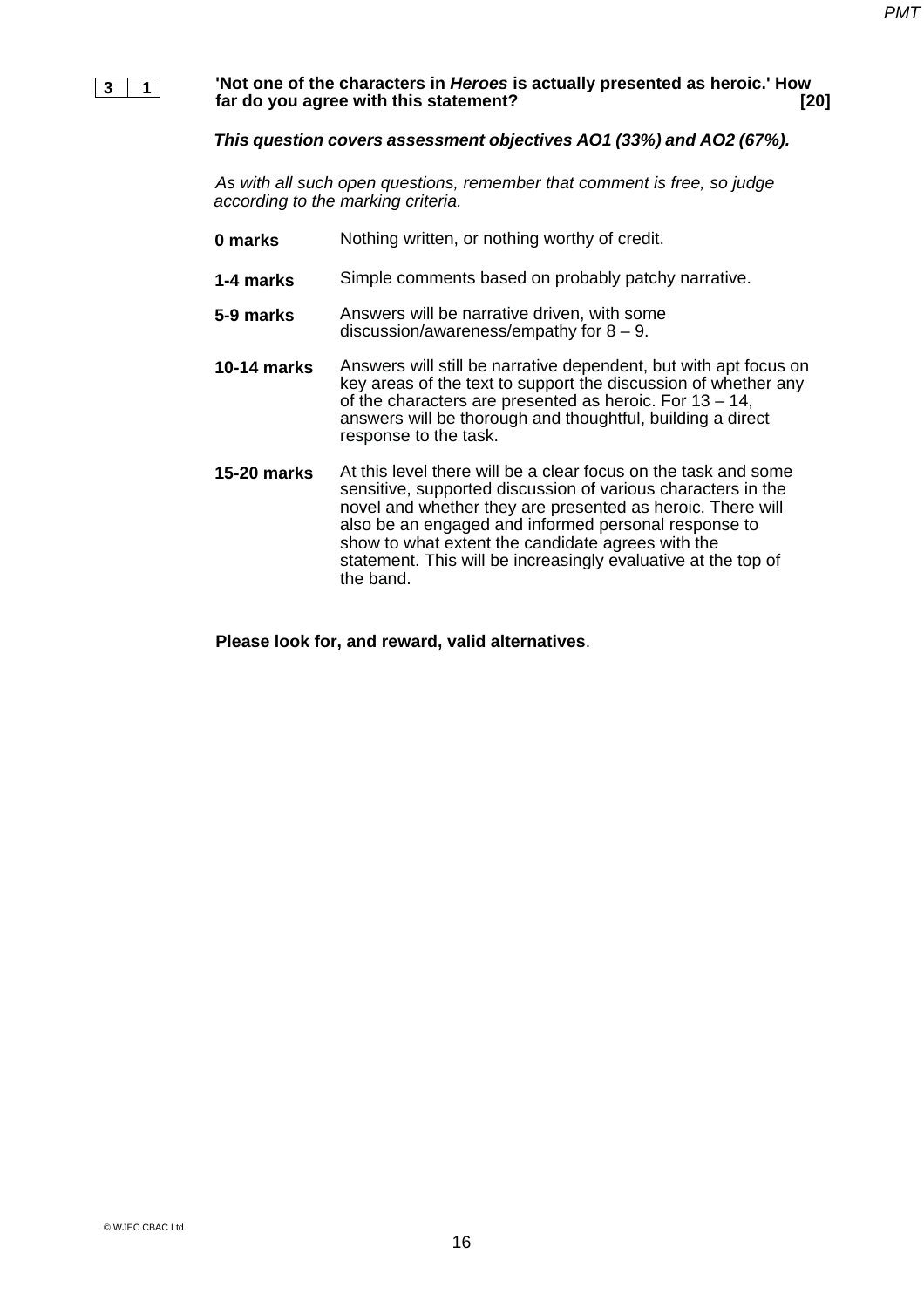#### *Never Let Me Go*

# **3 2**

**Read the extract on the opposite page. Then answer the following question:**

**How does Ishiguro create mood and atmosphere here? Refer closely to the extract in your answer.** 

*This question covers assessment objectives AO1 (50%) and AO2 (50%).*

- **0 marks** Nothing written, or nothing worthy of credit.
- **1 mark** Brief responses, and simple comments.
- **2-4 marks** Answers will probably operate on the level of simple paraphrase, with empathy/awareness for 4.
- **5-7 marks** Candidates will select and highlight detail in order to support their judgements. For 7, discussion of the extract will be thorough and thoughtful.
- **8-10 marks** Answers will be closely read, sensitive and increasingly analytical of Ishiguro's skill. There may be some discussion of the narrator's perspective and/or the poignancy of this scene for the main characters and how this relates to mood and atmosphere.

#### **How is the character of Kathy important to the novel as a whole? [20] 3 3**

#### *This question covers assessment objectives AO1 (33%) and AO2 (67%).*

- **0 marks** Nothing written, or nothing worthy of credit.
- **1-4 marks** Answers will be based on simple, general narrative.
- **5-9 marks** Answers will be narrative driven, with some discussion/awareness/empathy for 8 - 9.
- **10-14 marks** Answers will still be narrative dependent, but with apt focus on key areas of the text. For 13– 14, answers will be thorough and thoughtful in their discussion of Kathy, and, for example, her relationships with others such as Ruth and Tommy.
- **15-20 marks** There will be a confident, detailed discussion of Kathy as she is presented across the novel and a clear evaluation of her importance to the novel as a whole, particularly at the top of the band.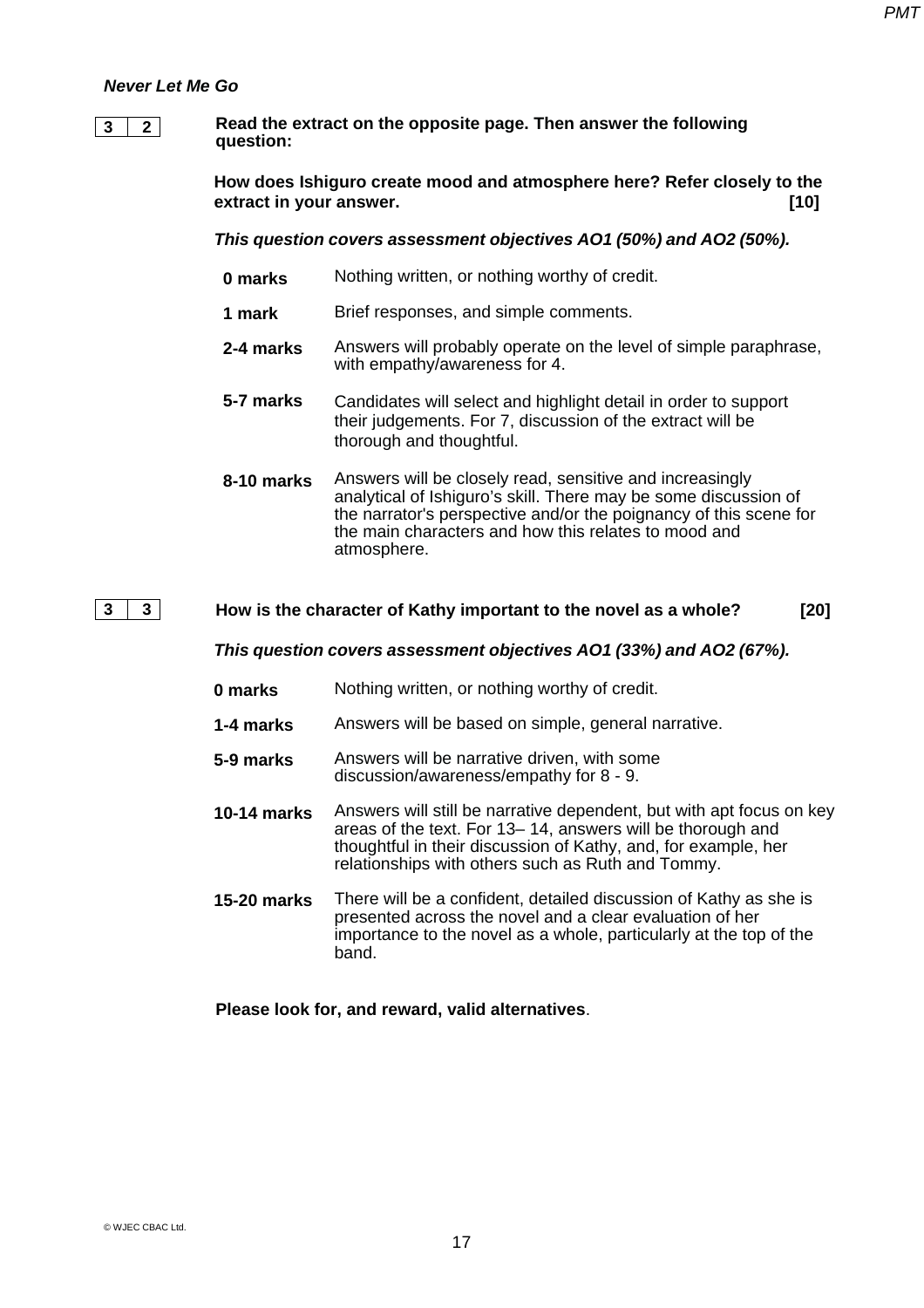

**For which character in** *Never Let Me Go* **do you have the greatest sympathy? Show how Ishiguro creates sympathy for your chosen character. [20]**

*PMT*

#### *This question covers assessment objectives AO1 (33%) and AO2 (67%).*

*As with all such open questions, remember that comment is free, so judge according to the marking criteria.*

- **0 marks** Nothing written, or nothing worthy of credit.
- **1-4 marks** Answers will be simple and general.
- **5-9 marks** Answers will be dependent on fairly simple narrative with an awareness of, and some discussion of, the chosen character with, probably, empathy at the top of this mark range.
- **10-14 marks** Candidates will use a sound knowledge of the text to support their discussion of the chosen character which will become increasingly thoughtful and thorough at the top of this band.
- **15-20 marks** Discussion of the chosen character will be assured and evaluative, and the issue of Ishiguro's presentation to create sympathy will be addressed with increasing assurance, through overview as well as through direct reference, and with increasing sensitivity.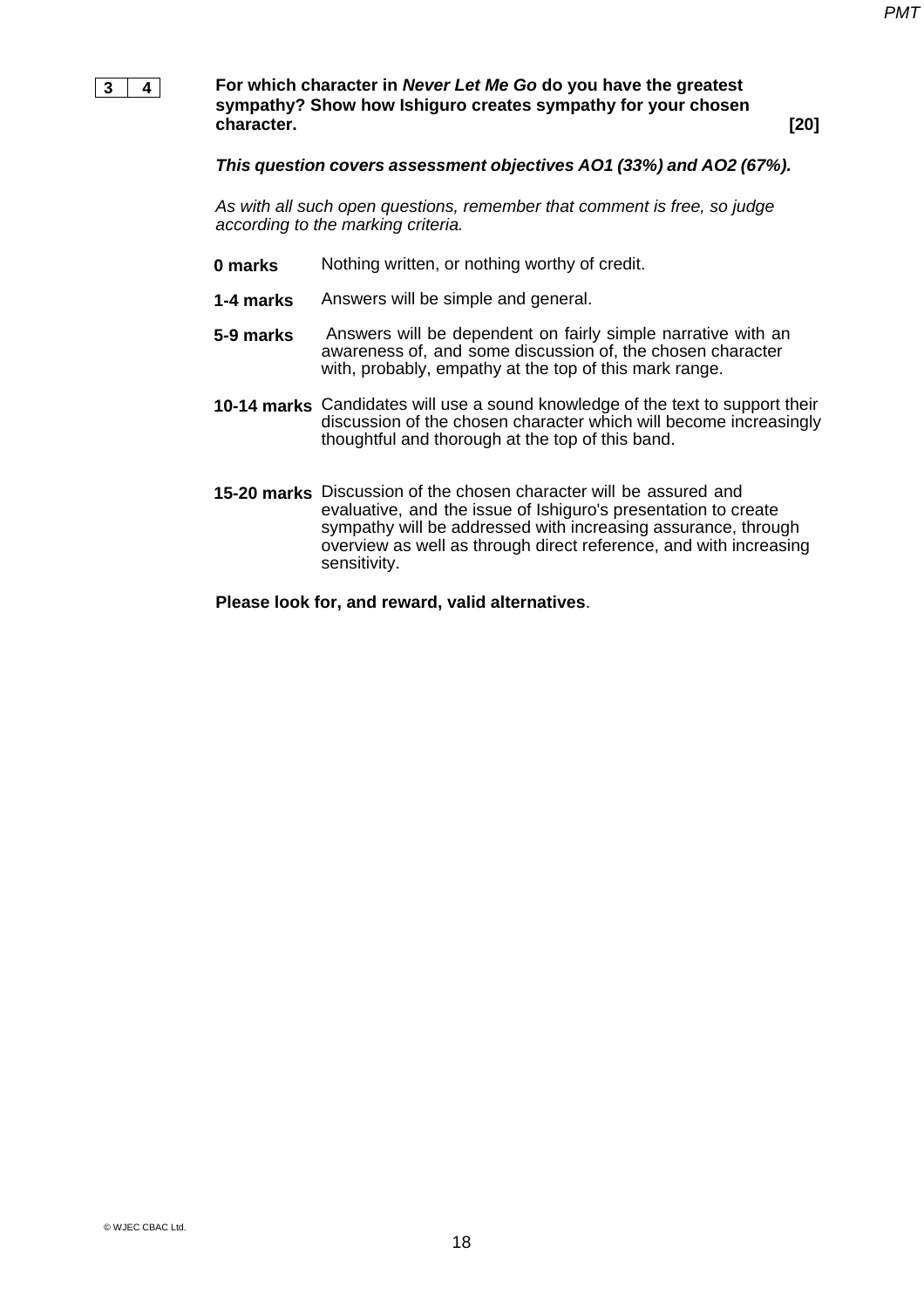# *About A Boy*

| 5 <sup>5</sup><br>3 | Read the extract on the opposite page. Then answer the following<br>question: |                                                                                                                                                                                                                                                                                                                              |  |  |  |
|---------------------|-------------------------------------------------------------------------------|------------------------------------------------------------------------------------------------------------------------------------------------------------------------------------------------------------------------------------------------------------------------------------------------------------------------------|--|--|--|
|                     |                                                                               | How does Nick Hornby present Will here?<br>$[10]$                                                                                                                                                                                                                                                                            |  |  |  |
|                     |                                                                               | This question covers assessment objectives AO1 (50%) and AO2 (50%).                                                                                                                                                                                                                                                          |  |  |  |
|                     | 0 marks                                                                       | Nothing written, or nothing worthy of credit.                                                                                                                                                                                                                                                                                |  |  |  |
|                     | 1 mark                                                                        | Brief responses, and very simple comments.                                                                                                                                                                                                                                                                                   |  |  |  |
|                     | 2-4 marks                                                                     | Answers will tend to be underdeveloped, or dependent on<br>paraphrase, with some awareness and empathy for 4.                                                                                                                                                                                                                |  |  |  |
|                     | 5-7 marks                                                                     | Discussion will be more focused and supported by apt detail. For<br>7, discussion of the extract, and Will as he appears in it, will be<br>thorough and thoughtful.                                                                                                                                                          |  |  |  |
|                     | 8-10 marks                                                                    | Answers will be closely read and sensitive in appreciating Will as<br>he is presented in the extract. As well as some confident<br>discussion of his reactions to the SPAT venue there may well be<br>some appreciation of how Hornby uses humour in the extract.                                                            |  |  |  |
| 3<br>6              | changes?                                                                      | Marcus changes throughout the novel. How does Hornby present these<br>[20]                                                                                                                                                                                                                                                   |  |  |  |
|                     |                                                                               | This question covers assessment objectives AO1 (33%) and AO2 (67%).                                                                                                                                                                                                                                                          |  |  |  |
|                     | 0 marks                                                                       | Nothing written, or nothing worthy of credit.                                                                                                                                                                                                                                                                                |  |  |  |
|                     | 1-4 marks                                                                     | Patchy, simple narrative, perhaps with little focus on the<br>question.                                                                                                                                                                                                                                                      |  |  |  |
|                     | 5-9 marks                                                                     | Answers will be narrative dependent, with some discussion<br>emerging of Marcus and his changes and probably empathy for<br>$8 - 9.$                                                                                                                                                                                         |  |  |  |
|                     | 10-14 marks                                                                   | Answers will still be narrative driven, but use of the text will be<br>more selective. For $13 - 14$ , answers will be more sustained<br>and detailed in their discussion of Marcus and how he changes,<br>although the issue of his presentation in the novel as a whole<br>may be only addressed implicitly at this level. |  |  |  |
|                     | <b>15-20 marks</b>                                                            | Answers will be confident and well considered, revealing a<br>sensitive understanding of Marcus and how he changes<br>throughout the novel. The issue of the presentation of these<br>changes will be addressed with increasing assurance at the top                                                                         |  |  |  |

**Please look for, and reward, valid alternatives**.

of this band, where evaluation will also be evident.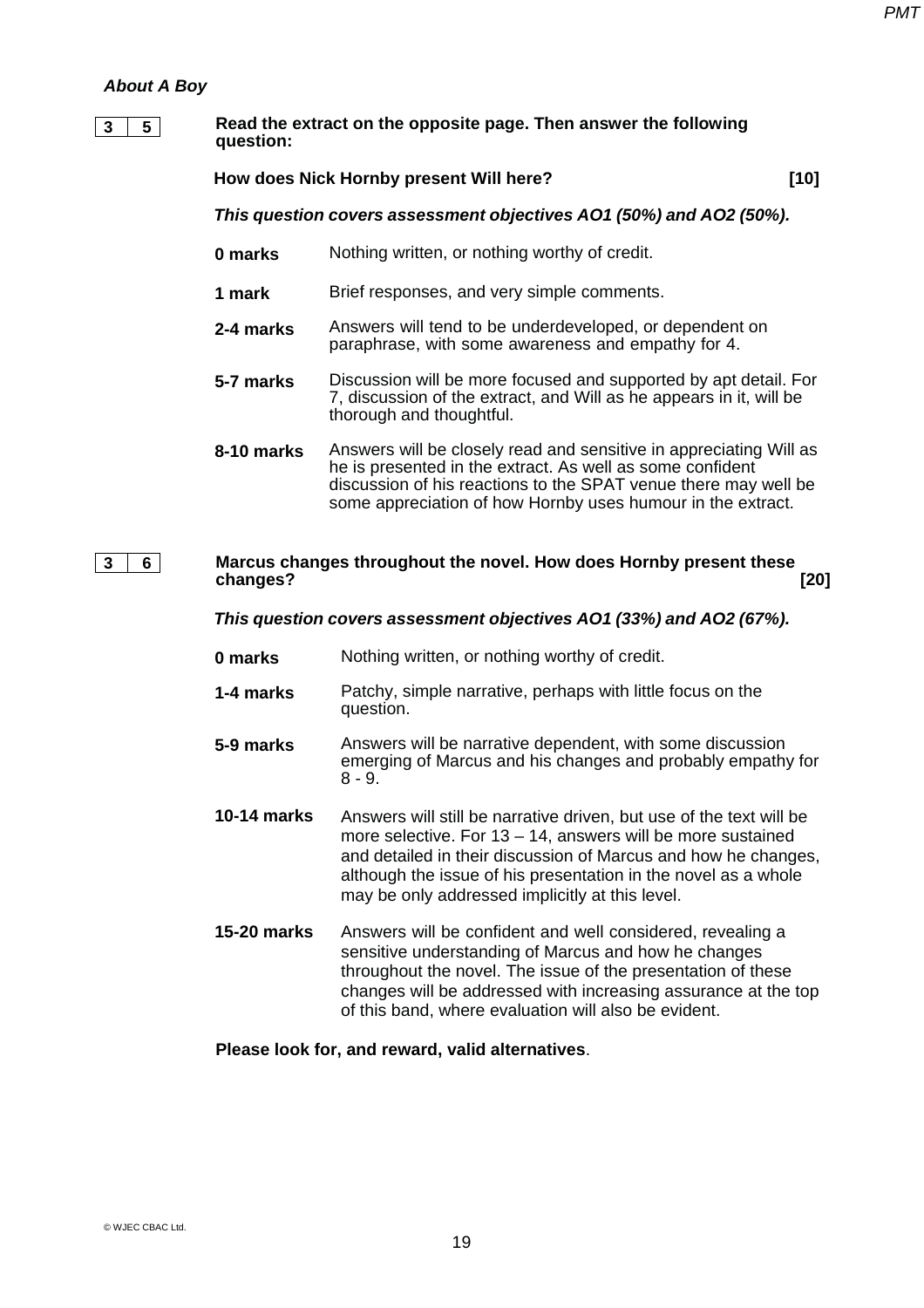

## **'In** *About a Boy* **the adults behave like children and the children try to behave like adults.' How far do you agree with this statement? [20]**

#### *This question covers assessment objectives AO1 (33%) and AO2 (67%).*

*As with all such open questions, remember that comment is free, so judge according to the marking criteria.*

- **0 marks** Nothing written, or nothing worthy of credit.
- **1-4 marks** Answers will be typified by simple, patchy narrative.
- **5-9 marks** Answers will be narrative driven, with some discussion/awareness/empathy for 8 – 9.
- **10-14 marks** Answers will still be narrative dependent, but with apt focus on key areas of the text to support the discussion of when adults behave like children and the children try to behave like adults. For 13 – 14, answers will be thorough and thoughtful, building a direct response to the task.
- **15-20 marks** At this level there will be a clear focus on the task and some sensitive, supported discussion of whether adults behave like children and the children try to behave like adults in the novel. There will also be an engaged and informed personal response to show to what extent the candidate agrees with the statement. This will be increasingly evaluative at the top of the band.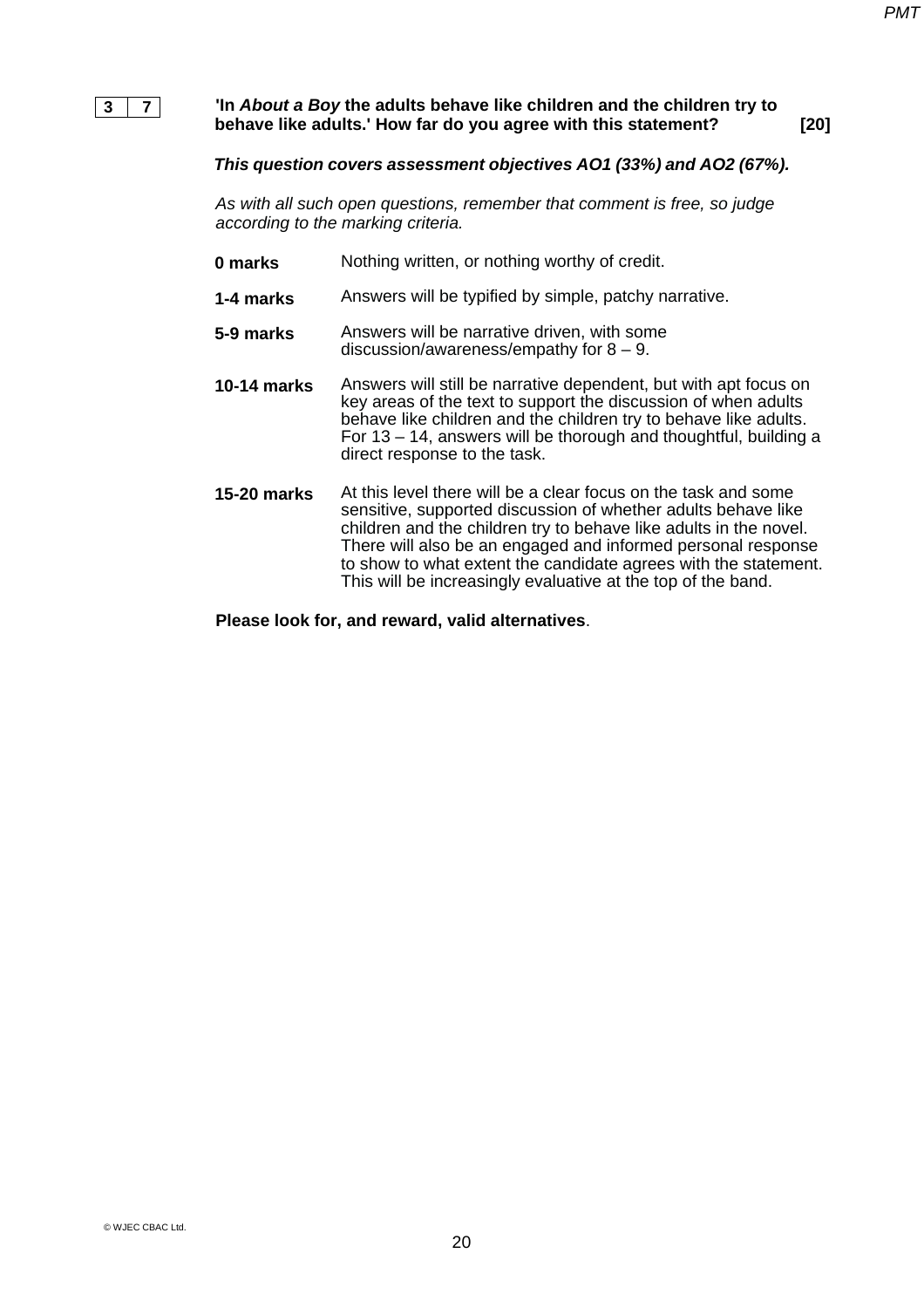#### *Resistance*

**3 8**

**3 9**

#### **Read the extract on the opposite page. Then answer the following question:**

**How does Owen Sheers create mood and atmosphere here? Refer closely to the extract in your answer. [10]**

*This question covers assessment objectives AO1 (50%) and AO2 (50%).*

- **0 marks** Nothing written, or nothing worthy of credit.
- **1 mark** Brief responses, and simple comments on what is happening.
- **2-4 marks** Answers will tend to be underdeveloped, with some awareness and, perhaps, empathy for 4.
- **5-7 marks** Discussion will be more focused and supported by apt detail. For 7, discussion of the extract will be thorough and thoughtful.
- **8-10 marks** Answers will be closely read, assured, evaluative and analytical.

**How is the character of Sarah important to the novel as a whole? [20]**

*This question covers assessment objectives AO1 (33%) and AO2 (67%).*

- **0 marks** Nothing written, or nothing worthy of credit.
- **1-4 marks** Simple comments based on probably patchy narrative.
- **5-9 marks** Answers will be narrative driven, with some discussion/awareness/empathy for 8 - 9.
- **10-14 marks** Answers will still be narrative dependent, but with apt focus on key areas of the text. For 13– 14, answers will be thorough and thoughtful in their discussion of Sarah, and, for example, her relationships with others such as Albrecht and Maggie.
- **15-20 marks** There will be a confident, detailed discussion of Sarah as she is presented across the novel and a clear evaluation of her importance to the novel as a whole, particularly at the top of the band.